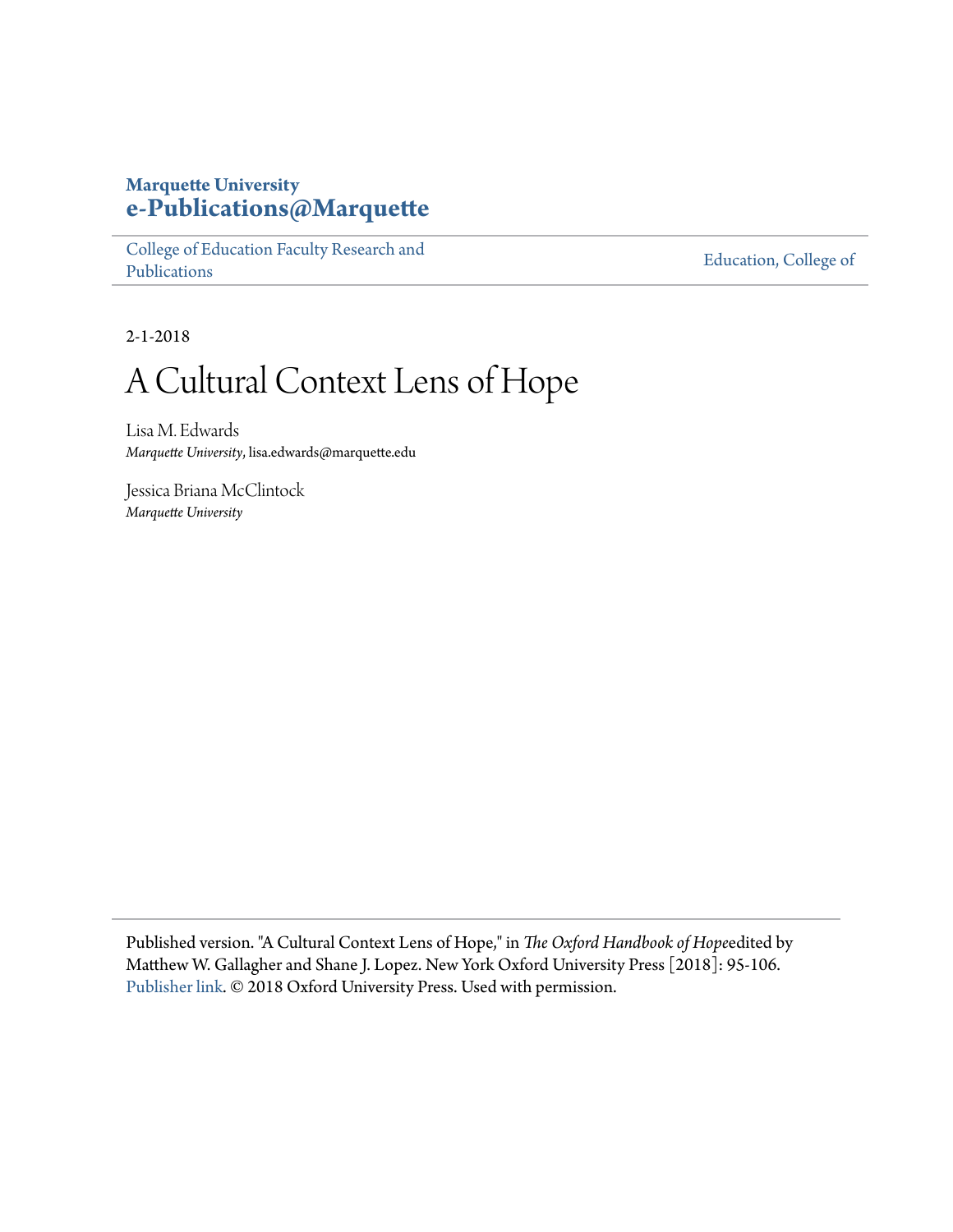## Oxford Handbooks Online

## **A Cultural Context Lens of Hope**

Lisa M. Edwards and Jessica B. McClintock The Oxford Handbook of Hope *Edited by Matthew W. Gallagher and Shane J. Lopez*

Print Publication Date: Feb 2018 Subject: Psychology, Social Psychology Online Publication Date: Nov 2017 DOI: 10.1093/oxfordhb/9780199399314.013.8

## **Abstract and Keywords**

This chapter explores hope theory, measurement (i.e., Children's Hope Scale and Adult Dispositional Hope Scale), and research with regard to diverse racial and ethnic groups. Utilizing a cultural context lens, a case study of a Latina adolescent without documentation is used to illustrate how culture influences goals, obstacles, agency, and pathways. Research about the equivalence of hope across groups, including racial and ethnic groups within the United States as well as in other countries, is reviewed. The chapter concludes with a summary of findings regarding hope measurement and hope theory as they apply to various cultural groups and suggestions for future research in the field.

Keywords: hope, goals, agency, pathways, cultural context, equivalence, Children's Hope Scale, Adult Dispositional Hope Scale

Page 1 of 19

PRINTED FROM OXFORD HANDBOOKS ONLINE (www.oxfordhandbooks.com). © Oxford University Press, 2018. All Rights Reserved. Under the terms of the licence agreement, an individual user may print out a PDF of a single chapter of a title in Oxford Handbooks Online for personal use (for details see Privacy Policy and Legal Notice).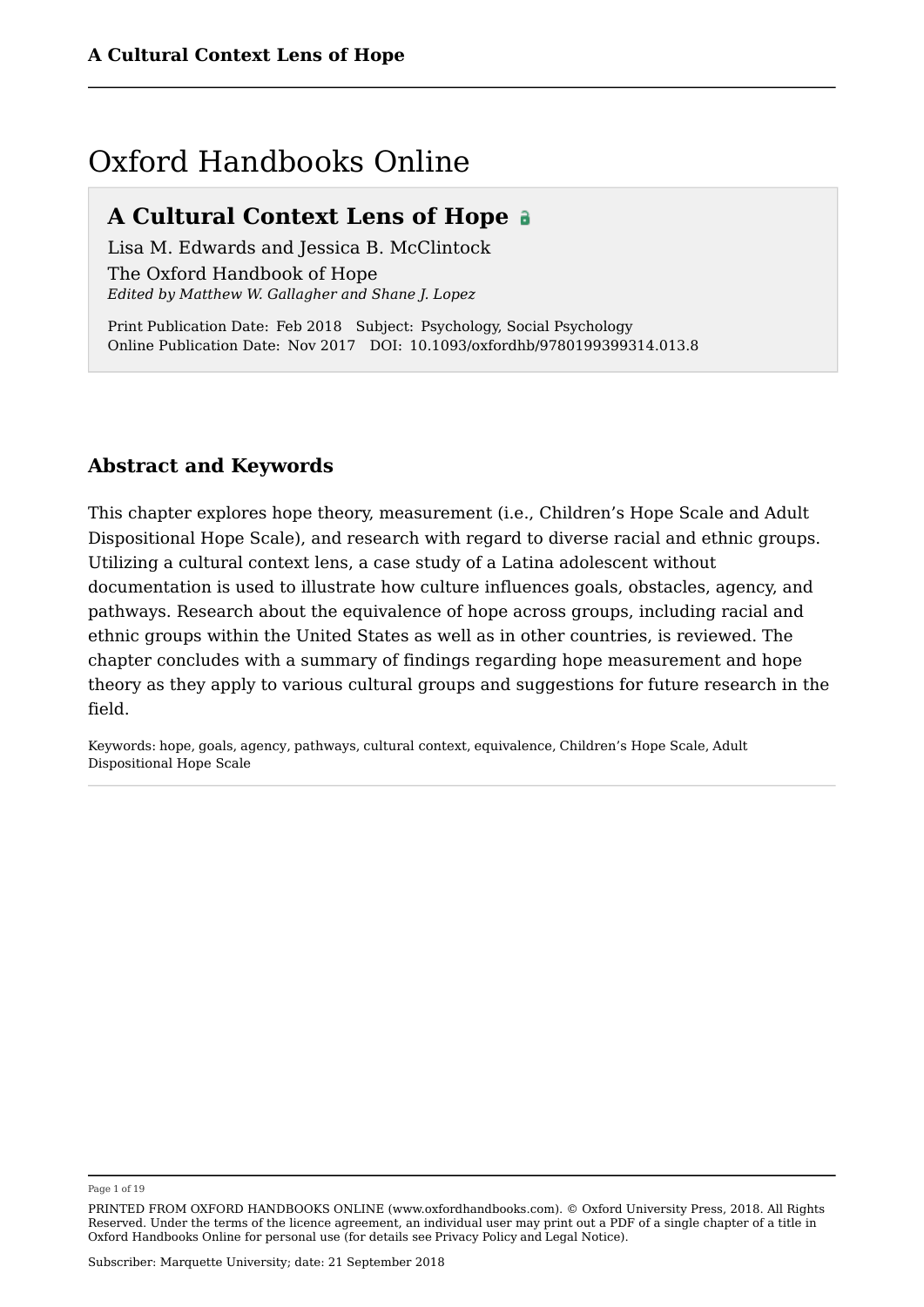Hope is the perceived ability to produce energy and avenues around obstacles to work toward goals. As such, hope is relevant to everyone and can be utilized by all. Hope has existed across time and cultures and has been demonstrated in the individual and collective feats of all humans (Lopez et al., 2000). While hope may be a universal construct that all can access and develop, it is clear that people use and conceptualize hope in very different ways (Lopez, Snyder, & Teramoto Pedrotti, 2003). From the goals that people develop to the obstacles they face, as well as the factors they use to maintain motivation toward achieving their goals, all exist within a cultural context. Therefore, in order to best understand hope, or any human strength, it is critical to consider cultural context (Sandage, Hill, & Vang, 2003; Sue & Constantine, 2003). In this chapter we attempt to summarize the state of hope measurement and research with regard to diverse groups, utilizing a cultural context lens of hope. We describe how hope might differ across cultures from both theoretical and measurement perspectives. Specifically, we focus on racial and ethnic differences (e.g., multicultural differences) as well as differences based on country of origin (e.g., cross-cultural differences). For the most part, we also focus on research that has been conducted with the purpose of exploring culture and hope, rather than just studies that have included small groups of participants of different demographic backgrounds. We describe findings about hope measurement and hope theory as they apply to various cultural groups and conclude with suggestions for future research in the field.

## **A Cultural Context Lens**

Goals are the building blocks of hope theory, such that hope necessitates having the ability to develop meaningful goals and work toward them. Goals naturally vary in size, temporal frame (e.g., short-term or long-term), specificity, value, and importance (Rand & Touza, 2016). They should be aspirational and must be valued by the individual (Snyder, 2002). Given the diversity of human experience, it is not hard to imagine, then, the vast array of goals that individuals, families, and communities might develop. These goals will be influenced by any number of cultural background characteristics, enchanged including age, gender, disability status, immigration history, sexual orientation, spirituality, and many others. One person's idea of a "positive" or "appropriate" goal might be seen by someone else as inappropriate, pointless, or even harmful. As such, understanding the role of cultural context in goal development and achievement is critical.

In addition to goals, hope theory suggests that all people will encounter obstacles during their goal pursuit (Snyder, 2002). These roadblocks are inevitable and may vary in size. Part of having hope is contending with these obstacles and deciding how to continue to proceed toward goals. Similar to goals, obstacles also should be understood from a cultural context. Individuals across groups may share certain obstacles, such as lack of social support or a lack of self-confidence, yet some obstacles are unique to certain groups. Within the United States, for example, members of marginalized groups such as

Page 2 of 19

PRINTED FROM OXFORD HANDBOOKS ONLINE (www.oxfordhandbooks.com). © Oxford University Press, 2018. All Rights Reserved. Under the terms of the licence agreement, an individual user may print out a PDF of a single chapter of a title in Oxford Handbooks Online for personal use (for details see Privacy Policy and Legal Notice).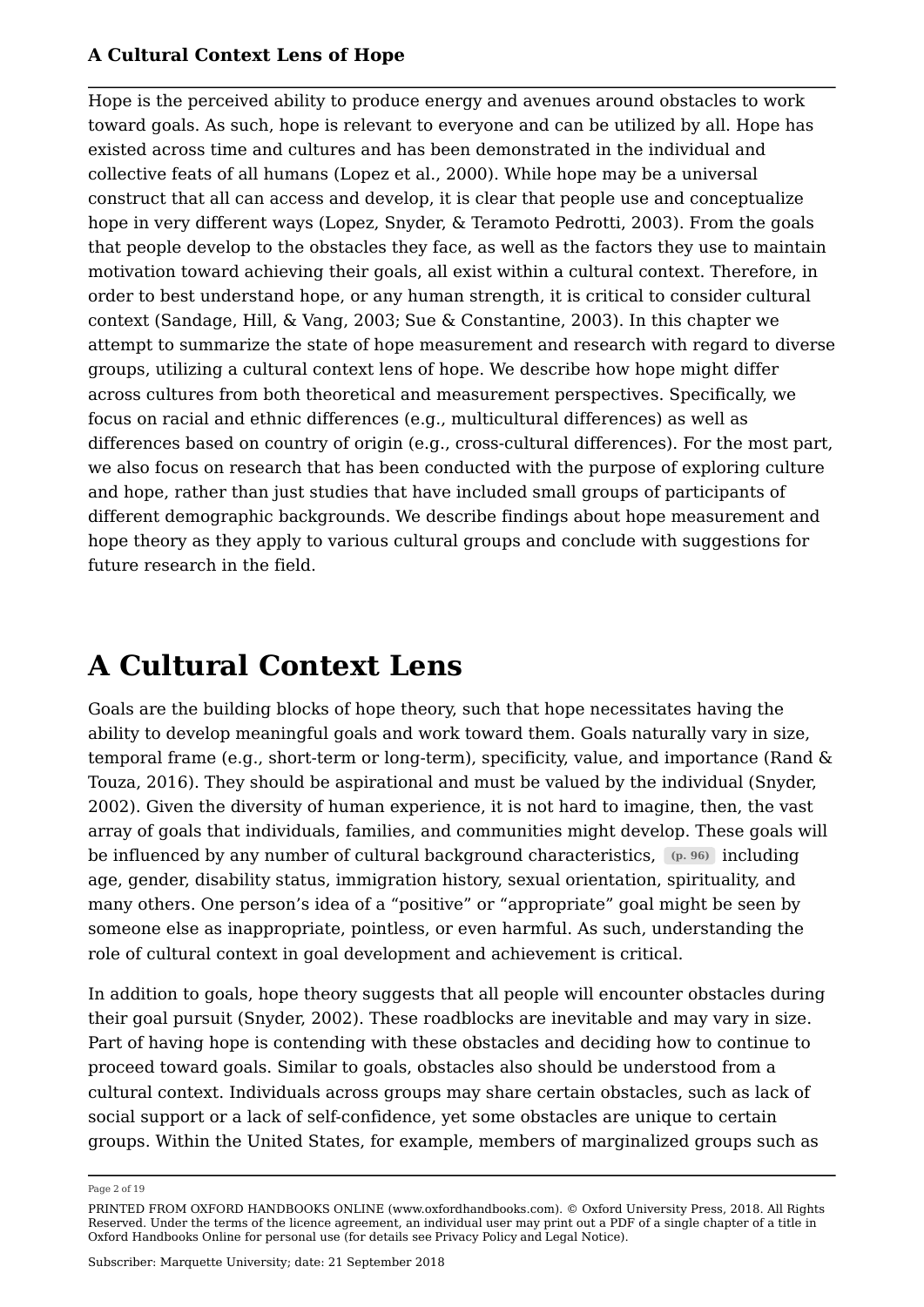racial and ethnic minorities often experience systemic obstacles to goal attainment (Lopez et al., 2000). Poverty, lack of access to culturally relevant services, and racism/ discrimination are all obstacles that are more commonly experienced by individuals and communities of color, which might make hope particularly relevant (Snyder, 1994). These obstacles have been shown to relate to poorer health and mental health outcomes, as well as academic attainment, financial stability, and many other outcomes (Office of the Surgeon General, 2001). Expecting that an individual's goals would be completely thwarted by these obstacles would clearly be problematic, yet not recognizing that these larger, sociopolitical obstacles exist is equally concerning. Indeed the balance between maintaining hope in spite of challenges, while also acknowledging that some obstacles are insurmountable, is a difficult one.

Finally, the cultural context of *agency* (willpower) and *pathways* (waypower) is critical to understanding hope. Hope theory defines agency as the belief that one has the motivation to reach one's goals and waypower as the belief that one knows how to reach one's goals (Snyder, Rand, & Sigmon, 2002). Without each of these, hope is not present (Edwards, Rand, Lopez, & Snyder, 2007). All individuals can utilize their strengths and supports to maintain motivation and make progress toward goals, but this will likely look different for each person. Some will utilize internal resources, while others may seek help from others in the family or community. We believe it is important to consider culturally relevant strengths, many which have only recently been investigated by the field, as potential resources for maintaining agency and pathways. In particular, we describe cultural values (e.g., familism) and ethnic identity as two strengths that can be utilized by individuals of color.

Cultural values serve as lenses for interacting with the social world and refer to the role of the family, interpersonal interactions, and gender roles, as well as religious and spiritual values (Edwards & Cardemil, 2015). Among Latinos, for example, the cultural value of *familismo* refers to strong feelings of attachment, commitment, loyalty, and obligation to family members (Arredondo & Perez, 2003; Gloria, Ruiz, & Castillo, 2004; Lugo Steidel & Contreras, 2003). Highly familistic individuals tend to conceptualize the family as a source of support that is readily available and provided when needed and may be less inclined to seek external sources of support (Campos et al., 2008). The value of family has been noted in many other cultures, particularly those that are collectivistic in nature, and as such can serve as both a motivational source (e.g., agency; "I'm going to keep working toward this goal because this is something that is important to me and my family") and a resource for support (e.g., pathways; "I'm going to talk to a family member to get advice about how to tackle this obstacle").

Another culturally related strength, ethnic identity, can be a useful agency and pathways resource for ethnically diverse individuals. Ethnic identity is a part of one's self-concept that manifests from a sense of belonging, knowledge, pride, and esteem related to membership with an ethnic group (Piña-Watson, Ojeda, Castellon, & Dornhecker, 2013; Tajfel, 1981). Rather than feeling shameful, alienated, or disconnected, individuals with ethnic identity are proud and feel a sense of affirmation toward their ethnic group.

Page 3 of 19

PRINTED FROM OXFORD HANDBOOKS ONLINE (www.oxfordhandbooks.com). © Oxford University Press, 2018. All Rights Reserved. Under the terms of the licence agreement, an individual user may print out a PDF of a single chapter of a title in Oxford Handbooks Online for personal use (for details see Privacy Policy and Legal Notice).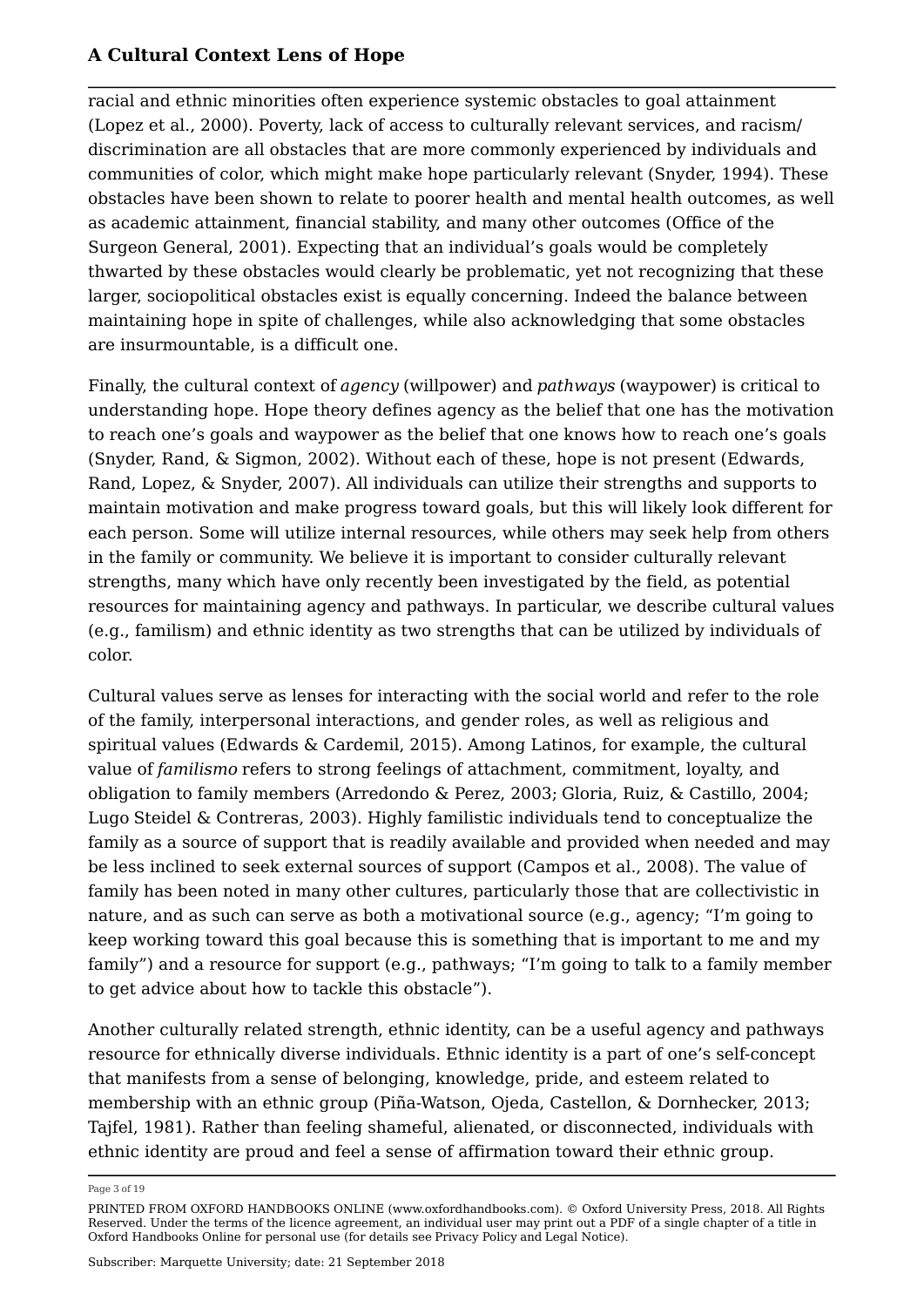Adolescents with a strong sense of ethnic identity tend to have higher self-esteem, better coping with discrimination, higher academic achievement, and less engagement in risky behaviors, among other positive outcomes (Guilamo-Ramos, 2009; Piña-Watson et al., 2013; Roberts et al., 1999; Umaña-Taylor, Diversi, & Fine, 2002). As such, capitalizing on ethnic identity can serve as agency (e.g., "I'm not giving up because I want to be the first African American in my cohort to accomplish this") and pathways (e.g., "There are skills I have learned from my background that I can use to navigate this obstacle").

There are many other strengths that emerge from cultural traditions and practices that can serve as the pathways and agency components of hope. Pamela Hays (2008) provides a list of  $\left(\mathfrak{p.}97\right)$  culturally related strengths and supports that may be relevant to individuals of diverse backgrounds, which she delineates as personal/individual, interpersonal, and environmental. Some of the individual strengths include religious faith, bilingual or multilingual skills, ethnic pride, and wisdom. Interpersonal supports may be extended families, traditional celebrations and rituals, and cultural or group-specific networks. Finally, examples of environmental conditions include cultural foods, animals, a space for prayer or meditation, and an altar to honor deceased ancestors.

## **A Case Example: Rocio**

To illustrate a cultural context lens for hope theory, consider the case of Rocio, a Latina high school student who is undocumented. Rocio has dreams of going to college and becoming a professional in health sciences. Her goals are long term, but she continuously works toward shorter term goals in her coursework and activities. In many ways she is a typical high schooler, with a very busy schedule, good friends and family, and many dreams for the future. She has been successful in school thus far, obtaining a high grade point average (GPA) in difficult science and math classes, thereby distinguishing herself to the teachers and staff at her high school as someone with great potential for college.

Despite her hard work and success within the academic arena, however, Rocio is keenly aware of the systemic obstacles that she faces because she is undocumented. Each day she fears that her citizenship status might be revealed and that her parents may be deported. She has many unanswered questions about her future and the United States climate toward immigrants. Due to being undocumented, she is unable to obtain a driver's license or an after-school job that could be aligned with her career interests in health sciences and help her save money for college. Rocio is also aware she may not receive admission to a university because of her documentation status, and it is unclear if she will qualify for in-state tuition or scholarships.

Using a cultural context lens of hope theory, Rocio's goals and obstacles show similarities and differences to those of other adolescents her age. She is working toward getting admitted to college, which many youth do, and she is naturally faced with obstacles (e.g., time management, hard courses) to her goal attainment. Additionally, Rocio is faced with

Page 4 of 19

PRINTED FROM OXFORD HANDBOOKS ONLINE (www.oxfordhandbooks.com). © Oxford University Press, 2018. All Rights Reserved. Under the terms of the licence agreement, an individual user may print out a PDF of a single chapter of a title in Oxford Handbooks Online for personal use (for details see Privacy Policy and Legal Notice).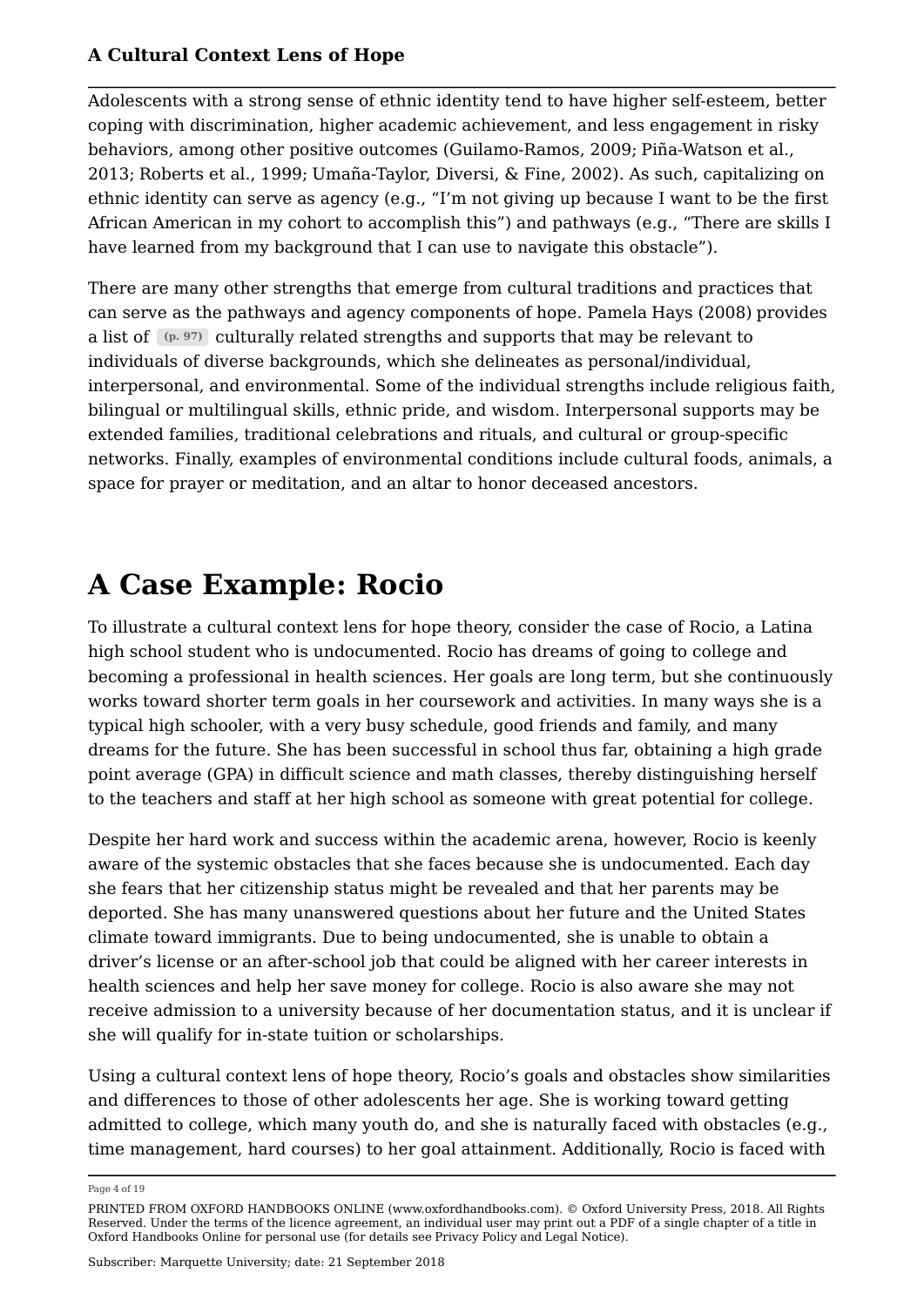challenges not encountered by many of her peers as a result of her lack of US citizenship. These obstacles come from the sociopolitical system in which she lives, and they are unable to be directly changed by Rocio or her family.

Like many culturally diverse individuals, Rocio's agency and pathways may reflect her cultural background. When Rocio finds herself particularly overwhelmed by her financial future, she reminds herself that there are some universities and colleges where she might obtain financial aid and that she will continue to work hard in the next year and summer to save as much money as possible. With these agency thoughts, she is propelled to continue to show up on time for work each day, even though her job is not related to her future goals and to talk with her parents about the family finances. Rocio also decides to phone a financial aid counselor at a nearby college to ask basic questions about budgeting and tuition fees. Though she is not comfortable disclosing her name, she asks general questions about opportunities for aid for someone who is undocumented. Learning practical information about the finances helps her manage concerns about her goal.

At other times Rocio gets discouraged about how much work she is doing in her courses, and she must call upon her agency thoughts to keep going. Rocio reminds herself that her parents came to the United States to help ensure that she could have opportunities and that she is going to be the first to go to college in her family. She knows she wants this goal for herself and for her family, and this is her primary motivation. These agency thoughts work in conjunction with the pathways that she must identify to get around her obstacles. When Rocio is unsure of how to get everything done in her classes or does not understand a concept, she must reach out to her teachers for guidance, and she sometimes talks to her older brother. She also combats her doubts and stress by praying and marshaling her personal faith.

As can be seen by the case of Rocio, all aspects of hope exist in a cultural context. Each person faces unique obstacles, and each individual has unique cultural strengths and resources that might be used to maintain hope. It is also important to note that the added obstacles that individuals from marginalized groups face are sometimes insurmountable, even when the individual is hopeful. Assuming that any motivational or cognitive construct is enough to make any goal possible would be akin to believing that simply having hope could cure a terminal illness. That said, the significant evidence that suggests that being hopeful is important and related to well-being, health, mental health, and athletic and academic outcomes implies that being hopeful may  $(p. 98)$  be more useful than not in the face of personal and systemic obstacles (Lopez et al., 2000). Hope can give individuals an edge to achieving their goals, it can help them navigate obstacles better, and it may also help them modify goals when appropriate.

## **Hope Measurement across Cultures**

#### Page 5 of 19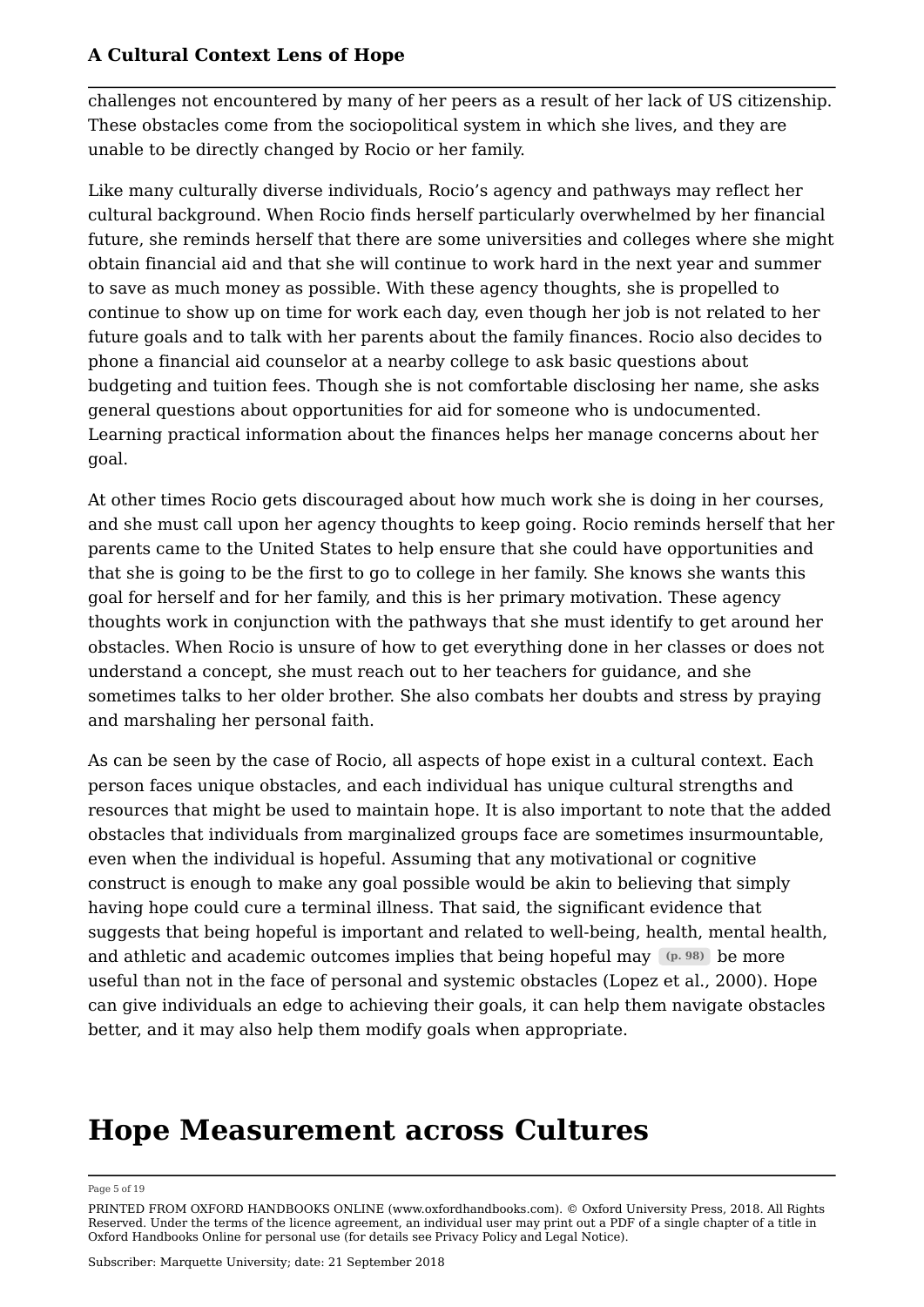If hope is relevant to all people, then it would seem as though measuring and understanding hope across cultures would be a simple task. However, as has been discussed, just because hope might be relevant to many does not mean that it means the same thing to everyone or that the measures used to assess hope in one population are valid for another population (Lopez et al., 2003).

Measurement issues across groups are important to consider for any construct before making test selection and interpretation decisions (Ægisdóttir, Gerstein, & Çinarbaş, 2008). Specifically, using measures that have been normed primarily on the mainstream population may create problems with cross-cultural equivalence. In this context, equivalence refers to the comparability of test scores across cultures (Ægisdóttir et al., 2008). Several types of equivalence have been noted in the field, including: functional, conceptual, metric, and linguistic (Ægisdóttir et al., 2008; Lonner, 1985). Functional equivalence addresses the meaning the behavior under investigation (e.g., hope) has in different cultures. Thus, if similar behaviors have different meaning across cultures, they cannot be compared. Conceptual equivalence addresses the connection in meaning ascribed to a behavior or notion. In other words, behaviors and notions may differ in meaning in various cultures. Metric equivalence refers to the psychometric properties of a scale or tool developed to measure the same concept across cultures. In other words, if the psychometric data from multiple cultural groups are identical or very close, the measure is cross-culturally equivalent. Last, linguistic equivalence addresses the phrasing of items in different language versions of an instrument, including the reading difficulty and the natural ease of the items in translated form (*Ægisdóttir et al., 2008*; Lonner, 1985).

In addition to equivalence issues, bias can also affect generalizability of measures or constructs across cultures. Common sources of bias are construct, method, and item bias (Ægisdóttir et al., 2008). Construct bias occurs when the construct (e.g., hope) being measured is not identical across cultures. Sources for this form of bias are when there is not a complete overlap of how the construct is described across cultural groups and when there are language differences in relation to item content between two versions of an instrument. Nonequivalence is the product of construct bias. Method bias occurs when characteristics or administration methods create differences in scores across cultural groups. Potential sources of this type of bias are differences in response styles, communication problems between researchers and participants, and variations in physical conditions during the administration of the instrument across cultures. Finally, item bias may produce a threat to cross-cultural comparison. Item bias is a form of bias related to measurement at the item level. This form of bias can result from inadequate translation or unsatisfactory item construction. In addition, item bias can occur because item content may not have the same relevance for the cultural groups being compared (Ægisdóttir et al., 2008).

Because providing support for linguistic equivalence is fundamental for translated measures for cross-cultural research, Brislin (1986) has suggested translation methods that increase linguistic equivalence. The first procedure is to translate the instrument

Page 6 of 19

PRINTED FROM OXFORD HANDBOOKS ONLINE (www.oxfordhandbooks.com). © Oxford University Press, 2018. All Rights Reserved. Under the terms of the licence agreement, an individual user may print out a PDF of a single chapter of a title in Oxford Handbooks Online for personal use (for details see Privacy Policy and Legal Notice).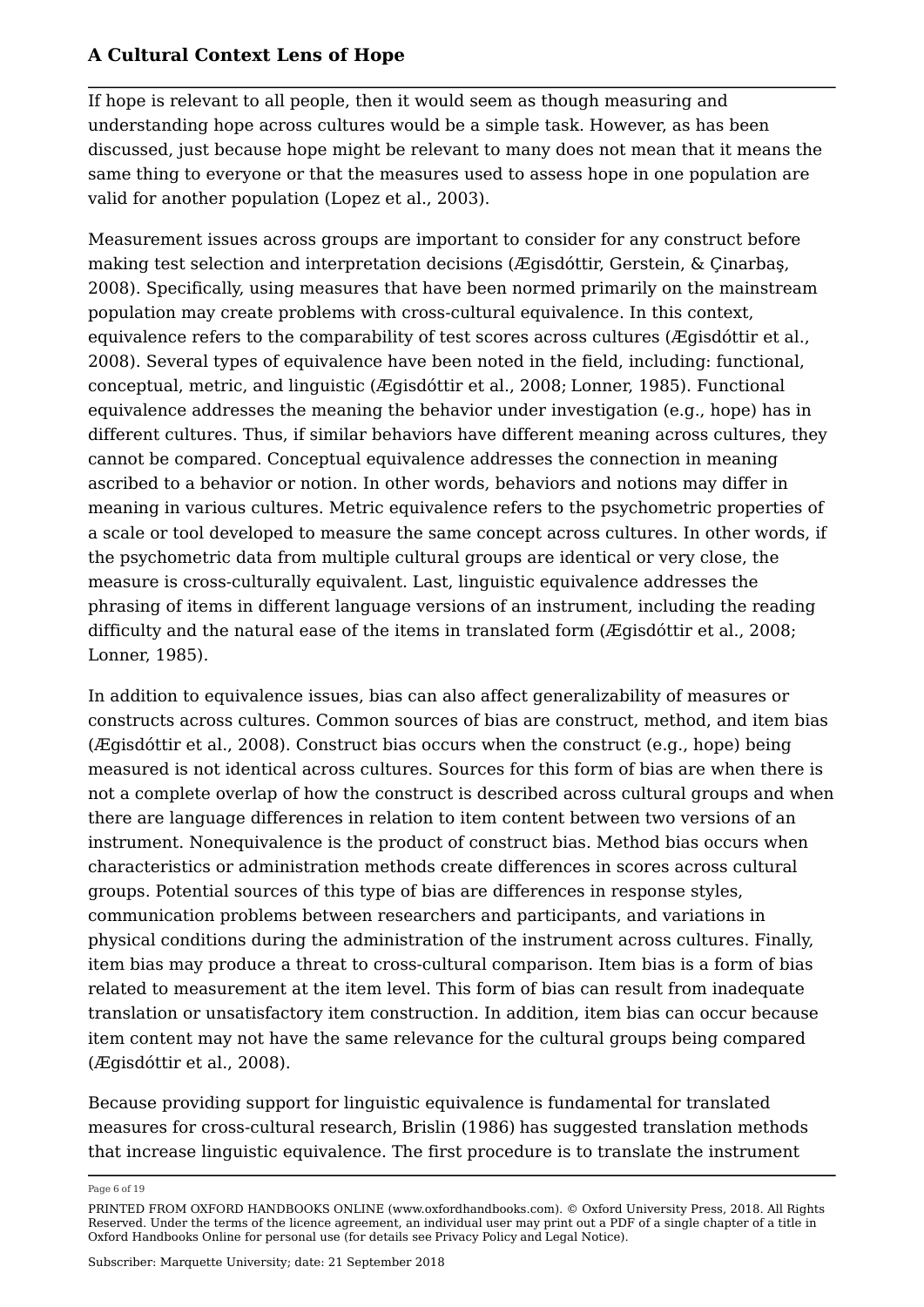using bilingual individuals who speak both the original and the target language. The next procedure is back translation, whereby the translated version of a measure is independently translated back to the original language by different individuals than those who developed the original translation. The two versions are compared to refine and ensure equivalence (Brislin et al., 1973). Once the translation and back translation of the instrument have occurred, various pretest measures are utilized to evaluate the equivalence of the instrument.

Providing support for equivalence is an ongoing process and one that can be complicated. Authors have proposed different terms and guidelines for various types of equivalence, and researchers have utilized different methods depending on the guidelines they are following. Hope measurement across culturally diverse groups has progressed a great deal in the last years, with some studies directly addressing issues of equivalence. In the next section, we review the most commonly used and researched hope measures—the Children's Hope Scale (CHS; Snyder et al., 1997) and the Adult Dispositional Hope Scale (Snyder et al., 1991) —and describe efforts made to provide evidence of equivalence across different racial and ethnic groups.

## **Hope Scales (p. 99)**

## **Children's Hope Scale**

The CHS (Snyder et al., 1997) is a six-item self-report measure of children's hope validated for use with children ages 7 to 17, second grade and beyond (Lopez et al., 2000). The scale is easily hand-scored in about 3 minutes. In accordance with Snyder's model of hope, three of the six items tap into agency ("I believe I'm doing fairly well"), and three are designed to assess pathways ("I have the ability to come up with many ways to solve any problems I may experience"). Participants taking the CHS are instructed to rate statements using a 6-point Likert scale ranging from 1 (*none of the time*) to 6 (*all of the time*). The agency and pathways subscale scores can range from 3 to 18, while total scores (sum of both agency and pathways scores) can range from 6 to 36.

The CHS was standardized using multiple samples of 1,115 schoolchildren in four states, some of who were diagnosed with attention deficit hyperactivity disorder or who had a history physical health issues such as arthritis, sickle cell anemia, or cancer. The norming samples were predominately European American, and, according to Snyder and colleagues (1997) only two samples had sufficient numbers of children from diverse racial/ethnic groups to conduct statistical comparisons. The first sample included 12 African American, 70 Caucasian, and 59 Hispanic children. The racial demographics of the second group included in the scale development were African American  $(n = 26)$ , Caucasian  $(n = 130)$ , and other  $(n = 5)$ .

Page 7 of 19

PRINTED FROM OXFORD HANDBOOKS ONLINE (www.oxfordhandbooks.com). © Oxford University Press, 2018. All Rights Reserved. Under the terms of the licence agreement, an individual user may print out a PDF of a single chapter of a title in Oxford Handbooks Online for personal use (for details see Privacy Policy and Legal Notice).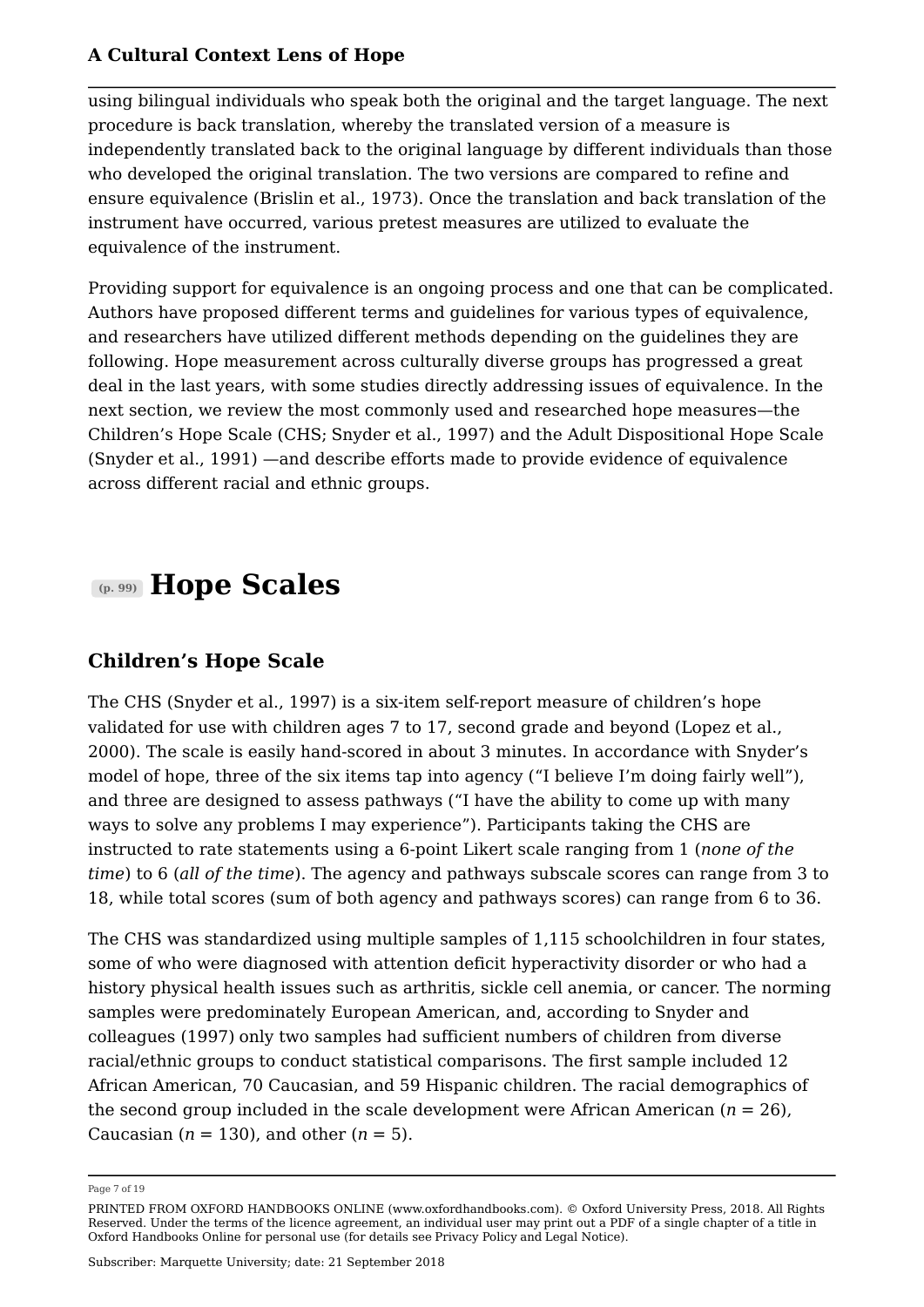Internal consistency was demonstrated by the Cronbach alphas computed for the normative samples that ranged from .72 to .86, with a median alpha of .77 (Snyder et al., 1997). The test–retest correlations over a one-month period were found to be both positive and significant, ranging from .70 to .80 (Snyder et al., 1997). Concurrent construct validity was supported in a number of ways. For example, parents' judgments of their child's hope level was found to be correlated positively with their children's scores on the CHS. Youth's CHS scores were also found to be positively correlated with scores on various measures of children's self-perceptions and control-related attributions. Selfperceptions were assessed in the areas of scholastics, social acceptance, athletics, physical appearance, and behavioral conduct (Lopez et al., 2000; Snyder et al., 1997). Children's Hope Scale scores were negatively correlated with scores on the Children's Depression Inventory (Kovacs, 1984). The fact that higher scores on the CHS were not associated with intelligence provided evidence for discriminant validity. However, scores on the CHS were positively correlated with cumulative percentile scores on the Iowa Test of Basic Skills (Snyder et al., 1997).

## **Studies of Equivalence of the Childen's Hope Scale**

In an early study that sought to further evaluate the psychometric properties of the CHS with an ethnically diverse (50% African American) group of high school students, Valle, Huebner, and Suldo (2004) found support for the two-factor structure of the scale. Similarly, Edwards, Ong, and Lopez (2007) assessed the psychometric properties of the CHS in a sample of 135 Mexican American adolescents and found support for the twofactor model. More recently, Shadlow, Boles, Roberts, and Winston (2015) completed a construct validation study of the CHS with a sample of 96 Native American children. Participants were administered the CHS as well as questions from a hope interview ("Tell me about your hopes" and "Is hope important to you? Why?") to ascertain how youth described hope. The results indicated a similar conceptualization and factor structure of hope for the children in this sample, thereby providing support for its equivalence.

The CHS has also been translated to Portuguese (Marques, Pais-Ribeiro, & Lopez, 2009) through the process of translation, back translation, and validation with 367 Portuguese students. The results suggest that the psychometric properties of the translated version are similar to the English version of the scale, providing support for metric and linguistic equivalence of the measure.

## **Adult Dispositional Hope Scale**

The Adult Dispositional Hope Scale or Hope Scale (Snyder et al., 1991) is a 12-item selfreport measure of hope developed for use with ages 15 and older. During administration the Hope Scale is referred to as the "Goals Scale" as way to disguise the purpose of the assessment. Participants taking the Adult Hope Scale are instructed to rate statements using a 4-point Likert scale ranging from 1 (*definitely false*) to 4 (*definitely true*).

Page 8 of 19

PRINTED FROM OXFORD HANDBOOKS ONLINE (www.oxfordhandbooks.com). © Oxford University Press, 2018. All Rights Reserved. Under the terms of the licence agreement, an individual user may print out a PDF of a single chapter of a title in Oxford Handbooks Online for personal use (for details see Privacy Policy and Legal Notice).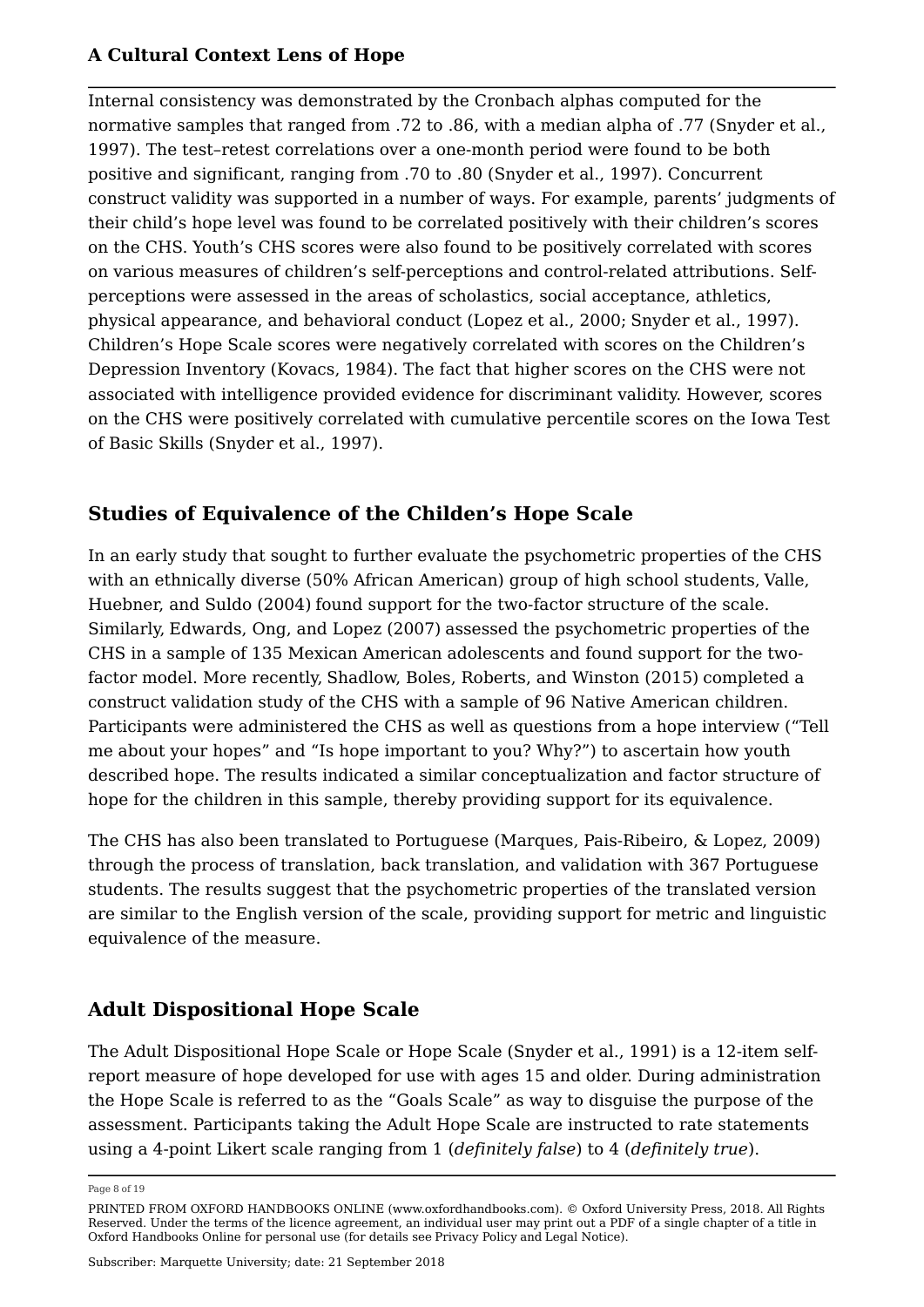Recently an 8-point Likert scale has been used to encourage score diversity. Four items measure agency ("I've been pretty successful in life"), four measure pathways ("I think of many ways to get out of a jam"), and four items are distracters ("I feel tired most of the time"; Snyder et al., 1991).

The Hope Scale was normed on six separate samples of University of Kansas **(p. 100)** introductory psychology students and two samples (one outpatient and one inpatient) of individuals in psychological treatment. No information was given about the racial background of the norming sample, though it is assumed to be predominately Caucasian. During the process of norming the Hope Scale, Snyder et al. (1991) found that the average score for college and non-college student samples was 24 using the 4-point scale and 48 using the 8-point scale. Those seeking psychological treatment had lower hope scores; however, these treatment sample participants scored on the hopeful end of the Hope Scale (i.e., approximately a 3 on the 4-point response scale for each hope item).

Reliability coefficients were determined by assessing six samples of undergraduate college students and two samples of individuals in psychological treatment. Cronbach alphas ranged from .74 to .84, and test–retest correlations of .80 or above were found for a period of over 10 weeks (Snyder et al., 1991). Concurrent construct validity was assessed by comparing Hope Scale responses to responses on similar scales of psychological processes (Snyder et al., 1991). For example, Hope Scale scores were found to be correlated in the range of .50 to .60 with measures of optimism (Lopez et al., 2000; Scheier & Carver, 1985). Construct validity was evaluated by testing hope's application to daily life. For example, it was found that high-hope people view their goals in a more positive manner (Snyder et al., 1991). Finally, discriminant validity was supported by comparing Hope Scale scores to unrelated measures, such as the Self-Conscious Scale (Fenigstein, Scheier, & Buss, 1975), and no significant correlations were found (Lopez et al., 2000).

## **Studies of Equivalence of the Adult Dispositional Hope Scale**

Snyder (1995) originally suggested that ethnic minority individuals, in comparison to European Americans, would have less hope due to larger obstacles and differential goal availability. Research suggests, however, that there are not strong differences in levels of hope among ethnically diverse college students (Chang & Banks, 2007; Hirsch, Visser, Chang & Jeglic, 2012). Congruent with hope theory, Chang and Banks also found that hope is significantly related to other variables (e.g., problem orientation) among Latino, African American, and Asian American college students. Finally, in a study of 1,031 multiethnic adults, Roesch and Vaughn (2006) sought to test the factorial validity and structure of the Hope Scale and found invariance across ethnic groups as well as support for the two-factor model of hope.

Page 9 of 19

PRINTED FROM OXFORD HANDBOOKS ONLINE (www.oxfordhandbooks.com). © Oxford University Press, 2018. All Rights Reserved. Under the terms of the licence agreement, an individual user may print out a PDF of a single chapter of a title in Oxford Handbooks Online for personal use (for details see Privacy Policy and Legal Notice).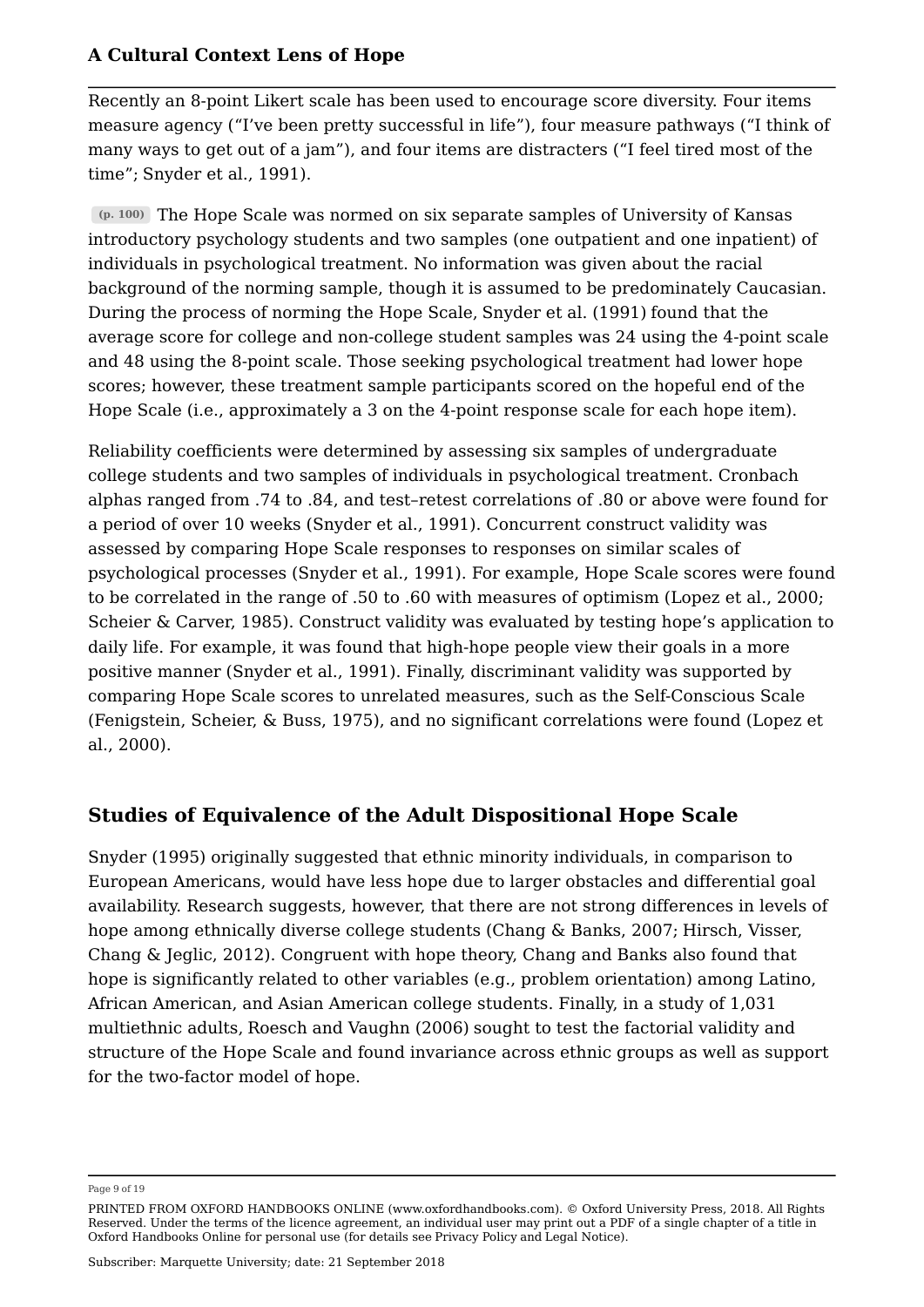The Adult Dispositional Hope Scale has been translated into several languages, including Arabic (Abdel-Khalek & Snyder, 2007), Chinese (Sun, Ng, & Wang, 2012), Dutch (Brouwer, Meijer, Weekers, & Baneke, 2008), French (Gana, Daigre, & Ledrich, 2013), Japanese (Kato & Snyder, 2005), Portuguese (Marques, Lopez, Fontaine, Coimbra, & Mitchell, 2014; Pacico, Bastianello, Zanon, & Hutz, 2013), Slovak (Halama, 1999, 2001), and Spanish (Galiana, Oliver, Sancho, & Tomás, 2015). Of the studies noted previously, several (Galiana et al., 2015; Gana et al., 2013; Marques et al., 2014; Pacico et al., 2013; Sun et al., 2012) used the process of translation and back translation as first steps toward establishing linguistic equivalence.

Support for construct equivalence (e.g., the two-factor structure of hope) was found in samples in China (Sun et al., 2012), France (Gana et al., 2013), Japan (Kato & Snyder, 2005), and Portugal (Marques et al., 2014). In contrast, studies in Brazil (Pacico et al., 2013), Spain (Galiana et al., 2015), and the Netherlands (Brouwer et al., 2008) found that hope was better conceptualized as one factor (Rand & Touza, 2016). In a study comparing Portuguese and American college students, Hutz, Midgett, Pacico, Bastianello, and Zanon (2014) found that relationships between hope and variables such as optimism, life satisfaction, and self-esteem were different, as were levels of hope.

Researchers in Taiwan (Luo, Huang, Lin, & Hwang, 2010) and Japan (Kato, 2006) have sought to expand hope theory by incorporating aspects of each respective culture (Rand & Touza, 2016). Kato's expansion of hope theory included hopeful thinking related to others, while Luo et al. found support for two constructs from Chinese culture in addition to pathways and agency: transcendental adaptation and persisting effort. Together these new constructs formed "peaceful hope," which was shown to predict lower levels of hopelessness than agency and pathways.

## **How Hope Operates in Diverse Cultural Groups**

In addition to studies providing support for equivalence of the construct of hope and hope measurement within racial and ethnic groups both within and outside of the **(p. 101)** United States, a growing number of studies have attempted to understand hope and its relation to other constructs. Chang and Banks' (2007) study of college students suggested that while levels of hope were similar across ethnic groups and hope was associated with other positive constructs, there were variations in the predictors of agency and pathways for specific groups. For example, the strongest predictor of agency differed for Africans Americans (negative problem orientation), Asian Americans (positive affect), Latinos (rational problem-solving), and European Americans (life satisfaction).

Using a daily diary methodology, Roesch, Duangado, Vaughn, Aldridge, and Villodas (2010) investigated hope in a diverse sample of 126 low-socioeconomic status (SES), minority adolescents. The study assessed CHS hope components (i.e., agency, pathways) on the use of daily coping strategies over a five-day period. The analysis revealed that

Page 10 of 19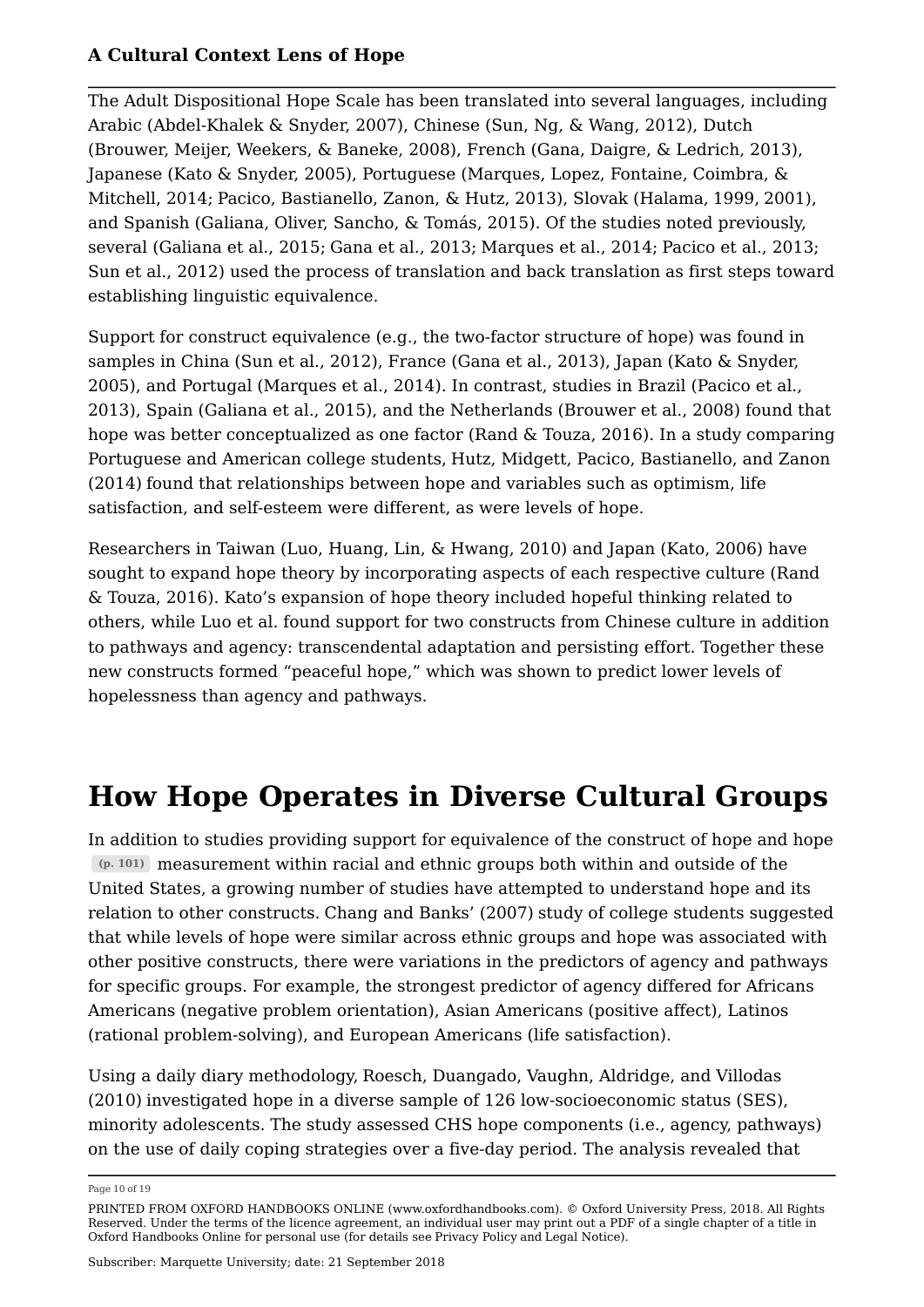pathways thinking predicted direct problem-solving (Roesch et al., 2010) among all participants. In addition, the agency component of hope predicted greater seeking of instrumental support. While differences in hope among specific ethnic/racial groups were not explored, this study helped to provide support for the relationship between hope and related variables in a low-SES diverse sample.

Authors have investigated the role of hope, depression, and suicidal risk in ethnically diverse samples. In one study of college students, Hirsch, Visser, Chang, and Jeglic (2012) found that higher levels of hope buffered the relationship between depressive symptoms and suicidality among White and Hispanic participants but not among African American participants. Among Latino college students, Chang el al. (2013) found that hope significantly predicted hopelessness and suicide risk. Importantly, findings also revealed that a positive problem orientation uniquely predicted suicide risk, such that "doubling up" on positive future cognitions (through both hope and problem orientation) might be most useful against hopelessness and suicidal behavior.

A series of studies by Adams and colleagues (Adams, 2002; Adams & Jackson, 2000; Adams & Nelson, 2001) examined hope in African Americans of various ages. Adams and Jackson analyzed a national survey of African Americans and found a correlation between high hope and increased satisfaction. Similarly, Adams and Nelson examined life satisfaction among African American fathers and indicated that hope predicted perceptions of their ability to support their families above and beyond parental strain and self-esteem. Analogous findings were found in a study examining African American mothers (Adams et al., 2003).

A few researchers have investigated hope and its relationship to discrimination. In one study, Danoff-Burg, Prelow, and Swenson (2004) examined hope and coping with racerelated stress on life satisfaction in a sample of 100 African American undergraduate college students. Results indicated that high-hope students reported more use of problem-focused and greater coping efficacy with race-related stressors than students with low hope. Of note, high-hope participants' life satisfaction was associated with fewer active coping strategies and vice versa for low-hope students. Coping and hope had no effect on life satisfaction, a finding that contrasts previous research about hope among White populations.

In a larger study of African American college students, Banks, Singleton, and Kohn-Wood (2008) similarly found that individuals with high hope reported experiencing more depressive symptoms when reporting discrimination compared to low-hope individuals. In contrast to the idea that hope may serve as a buffer to discrimination, these findings instead suggest that at high levels of discrimination hope is no longer protective because the obstacle may be too large. The authors remind us that though hope may not buffer the negative effects of discrimination for African American students, it is still a useful construct because of its relation to positive adjustment variables. Nonetheless,

Page 11 of 19

PRINTED FROM OXFORD HANDBOOKS ONLINE (www.oxfordhandbooks.com). © Oxford University Press, 2018. All Rights Reserved. Under the terms of the licence agreement, an individual user may print out a PDF of a single chapter of a title in Oxford Handbooks Online for personal use (for details see Privacy Policy and Legal Notice).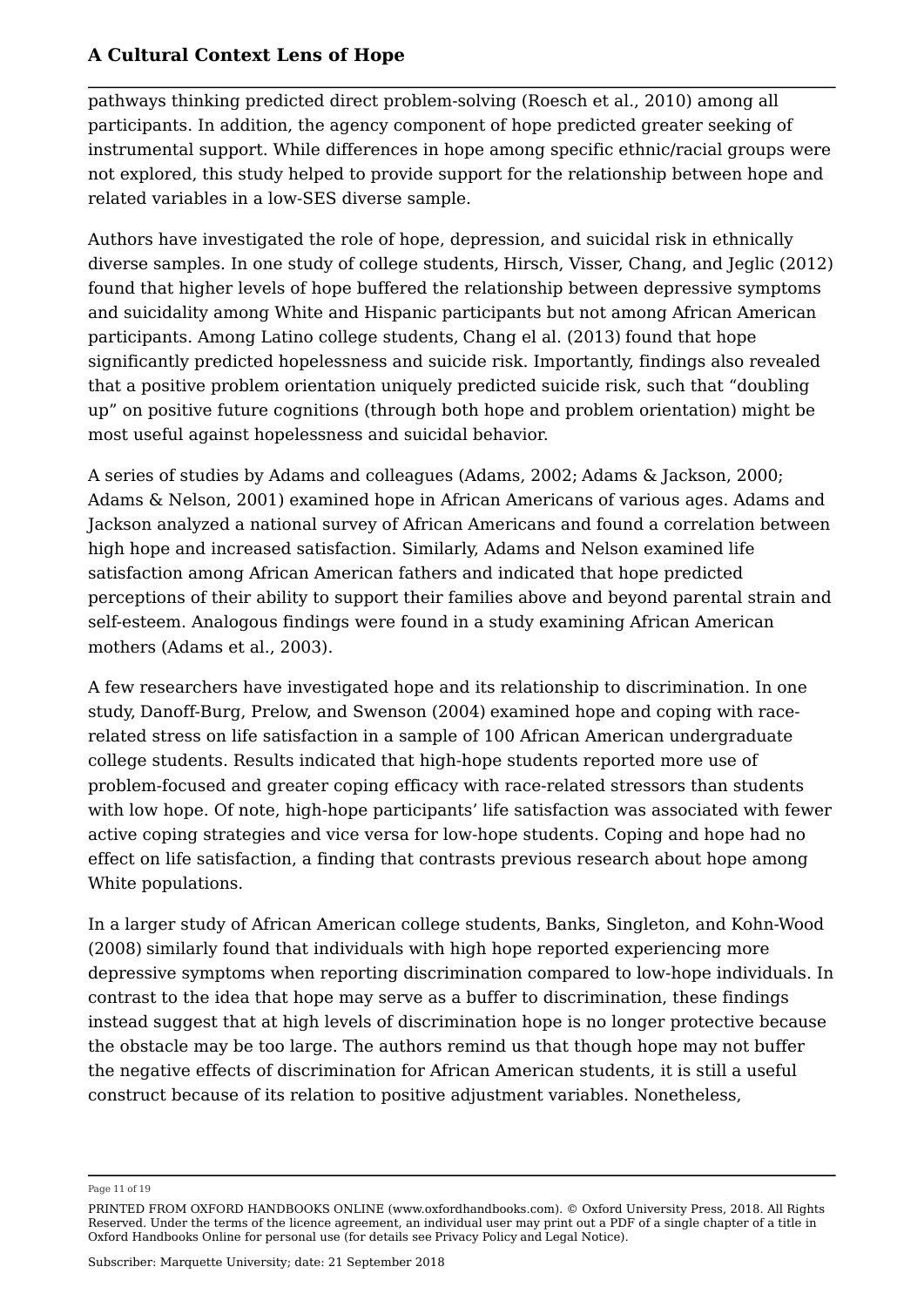professionals working with African American college students should be aware of the complex relationship between these variables in order to best work with this population.

In one of the few qualitative studies of hope, McClintock (2015) utilized grounded theory methodology (Strauss & Corbin, 1990) to explore how resilient African American youth use hope in their lives. The participants included in the study met criteria for possessing a "hopeful profile," which included high hope scores (29 or above), resilience factors (presence of risk and protective factors such as low SES, family and friend support), a high GPA (3.0 or above), and teacher/counselor ratings' of positive adaptation. Seventeen adolescents (5 male, 12 female) participated in individual interviews in which they were queried about their goals as well as how they created pathways and maintained movement toward their goals when faced with obstacles.  $(p. 102)$  The storyline or theory that emerged from the analysis revealed that resilient African American youth use hope to facilitate academic and long-term life goals by calling upon multiple support systems and persevering to combat obstacles such as racial discrimination and procrastination. Participants revealed that they were primarily pursuing academic goals that were influenced by family role models and aspirations for an improved quality of life. Goals were generally academic in nature possibly due to the study being conducted in the school setting. In order to accomplish their goals in the face of a variety of obstacles (e.g., racial discrimination, procrastination), participants utilized various social support systems (e.g., family, friends, teachers) and personal coping strategies (e.g., perseverance). Furthermore, participants offered ideas for other youth to reach their goals.

Page 12 of 19

PRINTED FROM OXFORD HANDBOOKS ONLINE (www.oxfordhandbooks.com). © Oxford University Press, 2018. All Rights Reserved. Under the terms of the licence agreement, an individual user may print out a PDF of a single chapter of a title in Oxford Handbooks Online for personal use (for details see Privacy Policy and Legal Notice).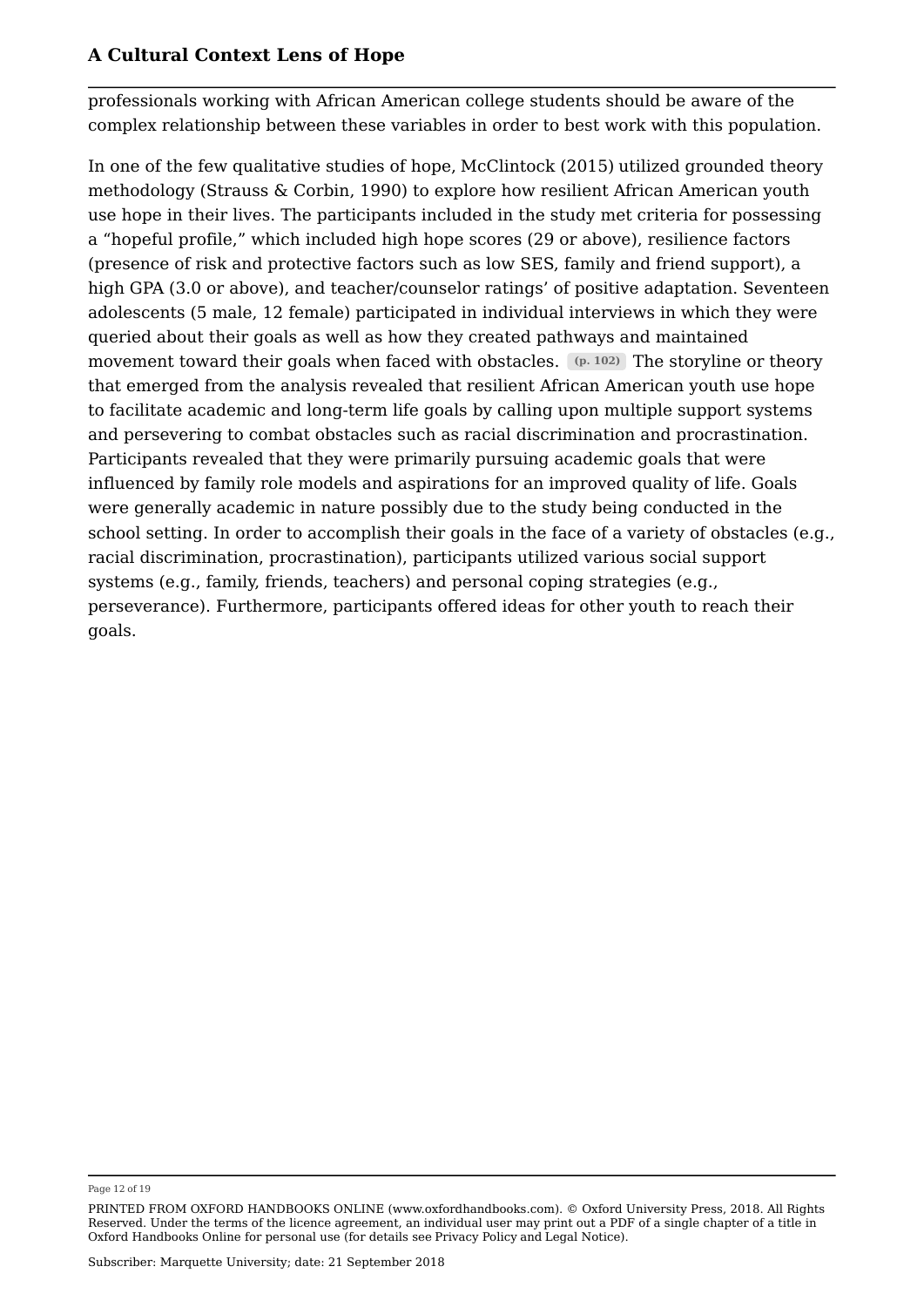## **Future Directions**

Research in the area of hope across cultures has seen a large increase recent years. From investigations about hope in specific groups to translation of hope measures that can now be used with individuals in many different countries, the field has clearly begun to attend to cultural context with this construct. As can be seen from this review, one of the most important findings from this growing body of research is that hope looks similar and can be measured in the same way in some groups but not in others. In some cases, it appears that the structure and definition of hope may differ for groups, and in other cases predictors and correlates of hope may differ. Indeed, the early cautions (e.g., Lopez et al., 2003) against assuming that hope can be used in the same way by all were wise.

While the findings about hope and hope measurement among diverse cultural groups have given us a flavor for some of the complexities of this construct, there is still much more work to be done. Generally speaking, there is still a dearth of research about individuals of color and hope as compared to European Americans (Chang & Banks, 2007) and a need for more attention to translations of the CHS. Additionally, studies are needed that describe *how* individuals utilize pathways and agency thinking toward goal pursuits (Edwards, Rand, Lopez, & Snyder, 2007). Qualitative studies are particularly useful for exploring phenomena such as these, and McClintock's (2015) project about how African Americans use hope is an example of this work. Finally, more research is needed that explores how hope might change over the life course or as diverse individuals cope with general and culture-specific obstacles. The complex processes and interactions between experiences of discrimination and poverty and the resilience exhibited by ethnic minority youth and adults, for example, provides an area ripe for investigation with longitudinal methods.

It is inspiring to see that theorists and researchers alike now commonly acknowledge the importance of context in understanding human emotions and behavior. Indeed, using a cultural context lens to consider the role of hope helps to reveal the unique aspects and functioning of this construct. Existing research with culturally diverse individuals suggests there are compelling nuances that still must be further understood, however, and it is hoped that researchers will take this charge and continue to move the field forward.

## **Future Directions**

- **•** In what ways does the structure and meaning of hope differ across culturally diverse groups?
- **•** How do individuals utilize pathways and agency thinking toward goal pursuits?

Page 13 of 19

PRINTED FROM OXFORD HANDBOOKS ONLINE (www.oxfordhandbooks.com). © Oxford University Press, 2018. All Rights Reserved. Under the terms of the licence agreement, an individual user may print out a PDF of a single chapter of a title in Oxford Handbooks Online for personal use (for details see Privacy Policy and Legal Notice).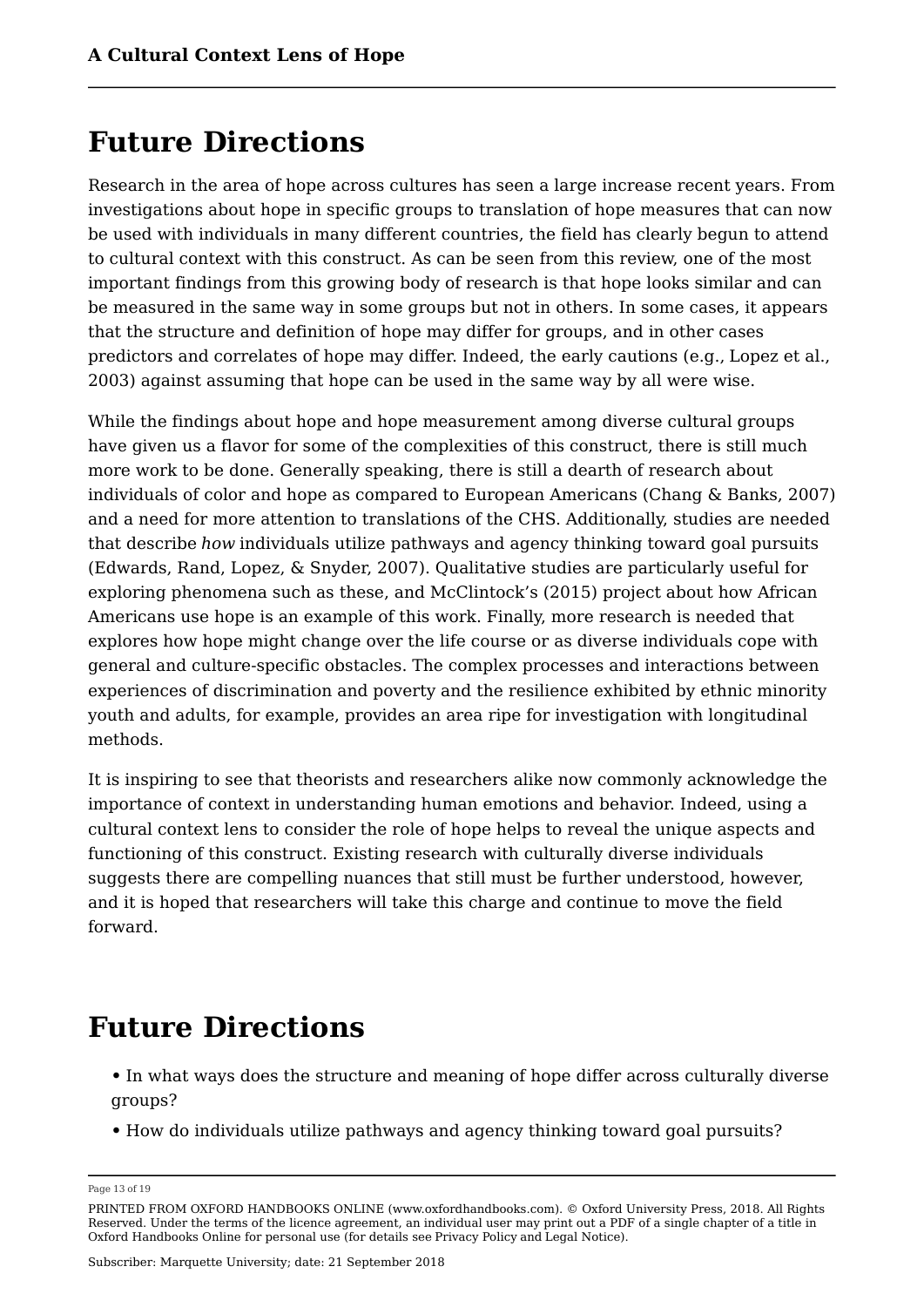**•** How can hope help culturally diverse individuals cope with stressors such as discrimination and poverty?

## **References**

Abdel-Khalek, A., & Snyder, C. R. (2007). Correlates and predictors of an Arabic translation of the Snyder Hope Scale. *The Journal of Positive Psychology*, *2*(4), 228–235. doi:10.1080/17439760701552337

Adams, V. III. (2002). *Changes in African mothers' hope and life satisfaction between 1980 and 1999.* Unpublished manuscript, Department of Psychology, University of Kansas, Lawrence.

Adams, V. H. III, & Jackson, J. S. (2000). The contribution of hope to the quality of life among aging African Americans: 1980–1992. *International Journal of Aging & Human Development*, *50*(4), 279–295. doi:10.2190/awb4-7clu-a2ep-bqlf

Adams, V. III, & Nelson, J. (2001). Hope, happiness, and African American fathers: Changes between 1980 and 1992. *African American Research Perspectives*, *7*(1), 148– 156.

Adams, V. III, Rand, K. L., Kahle, K., Snyder, C., Berg, C., King, E. A., & Rodrigues-Hanley, A. (2003). African Americans' hope and coping with racism stressors. In R. Jacoby & G. Keinan (Eds.), *Between stress and hope: From a disease-centered to a health-centered perspective* (pp. 235–249). Westport, CT: Praeger.

Ægisdóttir, S., Gerstein, L. H., & Çinarbaş, D. C. (2008). Methodological issues in crosscultural counseling research equivalence, bias, and translations. *The Counseling Psychologist*, *36*(2), 188–219. doi:10.1177/0011000007305384

Arredondo, P., & Perez, P. (2003). Expanding multicultural competence through social justice leadership. *The Counseling Psychologist*, *31*(3), 282–289. doi: 10.1177/0011000003031003003

Banks, K. H., Singleton, J. L., & Kohn-Wood, L. P. (2008). The influence of hope on **(p. 103)** the relationship between racial discrimination and depressive symptoms. *Journal of Multicultural Counseling and Development*, *36*, 231–244. doi:10.1002/j. 2161-1912.2008.tb00085.x

Brislin, R. N. (1986). The wording and translation of research instruments. In W. J. Lonner & J. W. Berry (Eds.), *Field methods in cross cultural research* (pp. 159–163). Beverly Hills, CA: SAGE.

Brislin, R. W., Lonner, W. J., & Thorndike, R. M. (1973). Cross-cultural research methods. New York: Wiley.

Page 14 of 19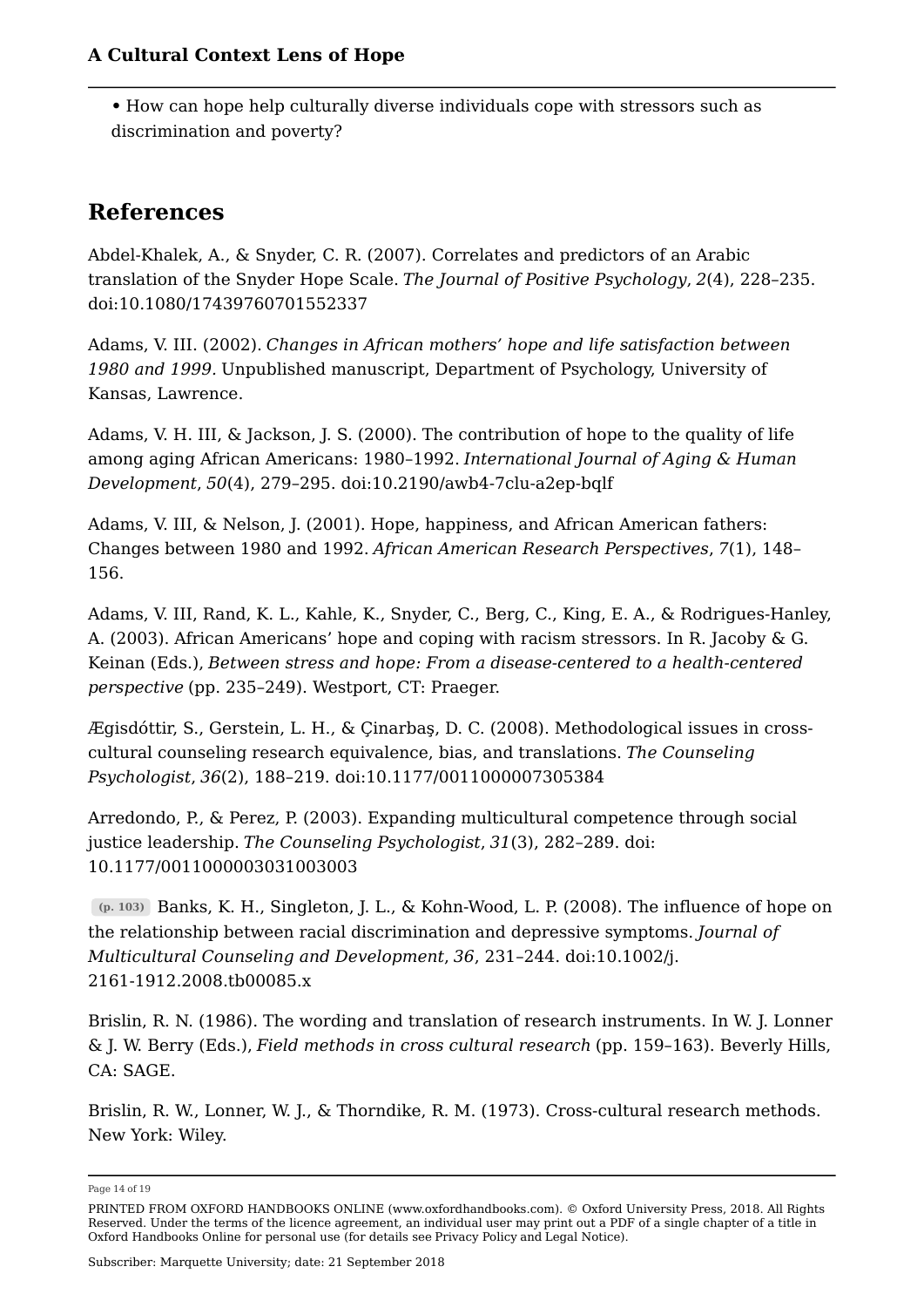Brouwer, D., Meijer, R. R., Weekers, A. M., & Baneke, J. J. (2008). On the dimensionality of the Dispositional Hope Scale. *Psychological Assessment*, *20*(3), 310. doi: 10.1037/1040-3590.20.3.310

Campos, B., Schetter, C. D., Abdou, C. M., Hobel, C. J., Glynn, L. M., & Sandman, C. A. (2008). Familialism, social support, and stress: Positive implications for pregnant Latinas. *Cultural Diversity and Ethnic Minority Psychology*, *14*(2), 155–162. doi: 10.1037/1099-9809.14.2.155

Chang, E. C., & Banks, K. H. (2007). The color and texture of hope: Some preliminary findings and implications for hope theory and counseling among diverse racial/ethnic groups. *Cultural Diversity and Ethnic Minority Psychology*, *13*(2), 94–103. doi: 10.1037/1099-9809.13.2.94

Chang, E. C., Elizabeth, A. Y., Kahle, E. R., Jeglic, E. L., & Hirsch, J. K. (2013). Is doubling up on positive future cognitions associated with lower suicidal risk in Latinos?: A look at hope and positive problem orientation. *Cognitive Therapy and Research*, *37*(6), 1285– 1293. doi:10.1007/s10608-013-9572-x

Danoff-Burg, S., Prelow, H. M., & Swenson, R. R. (2004). Hope and life satisfaction in Black college students coping with race-related stress. *Journal of Black Psychology*, *30*(2), 208–228. doi:10.1177/0095798403260725

Edwards, L. M., & Cardemil, E. V. (2015). Clinical approaches to assessing cultural values among Latinos. In K. F. Geisinger (Ed.), *Psychological testing of Hispanics: Clinical, cultural, and intellectual issues* (2nd ed., pp. 215–236). Washington, DC: American Psychological Association. doi:10.1037/14668-012

Edwards, L. M., Ong, A.D., & Lopez, S. J. (2007).Hope measurement in Mexican American youth. *Hispanic Journal of Behavioral Sciences*, *29*, 225–241. doi: 10.1177/0739986307299692

Edwards, L. M., Rand, K. L., Lopez, S. J., & Snyder, C. R. (2007). Understanding hope: A review of measurement and construct validity research. In A. D. Ong & M. H. M. van Dulmen (Eds.), *Oxford handbook of methods in positive psychology* (pp. 83–95). New York: Oxford University Press.

Fenigstein, A., Scheier, M. F., & Buss, A. H. (1975). Public and private self-consciousness: Assessment and theory. *Journal of Consulting and Clinical Psychology*, *43*(4), 522–527. doi:10.1037/h0076760

Galiana, L., Oliver, A., Sancho, P., & Tomás, J. M. (2015). Dimensionality and validation of the Dispositional Hope Scale in a Spanish sample. *Social Indicators Research*, *120*(1), 297–308. doi:10.1007/s11205-014-0582-1

Page 15 of 19

PRINTED FROM OXFORD HANDBOOKS ONLINE (www.oxfordhandbooks.com). © Oxford University Press, 2018. All Rights Reserved. Under the terms of the licence agreement, an individual user may print out a PDF of a single chapter of a title in Oxford Handbooks Online for personal use (for details see Privacy Policy and Legal Notice).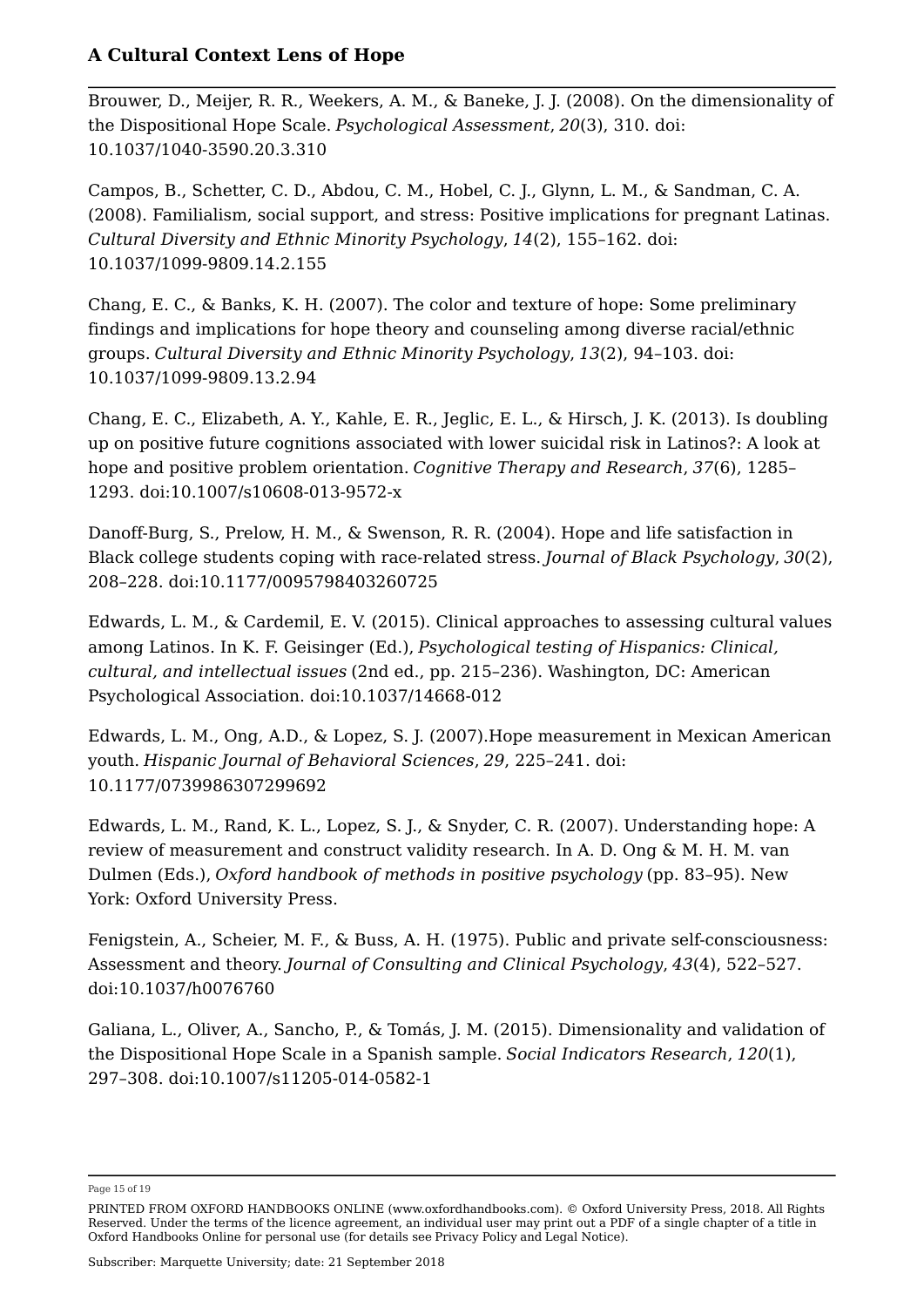Gana, K., Daigre, S., & Ledrich, J. (2013). Psychometric properties of the French version of the Adult Dispositional Hope Scale. *Assessment*, *20*(1), 114–118. doi: 10.1177/1073191112468315

Gloria, A. M., Ruiz, E. L., & Castillo, E. M. (2004). Counseling and psychotherapy with Latino and Latina clients. In T. B. Smith (Ed.), *Practicing multiculturalism: Affirming diversity in counseling and psychology* (pp. 167–189). Boston: Pearson.

Guilamo-Ramos, V. (2009). Maternal influence on adolescent self-esteem, ethnic pride and intentions to engage in risk behavior in Latino youth. *Prevention Science*, *10*(4), 366–375. doi:10.1007/s11121-009-0138-9

Halama, P. (1999). Snyder's Hope Scale. *Studia Psychologica*, *41*(4), 329–332.

Halama, P. (2001). Slovenská verzia Snyderovej Škály Nádeje: Preklad a adaptácia. = The Slovak version of Snyder's Hope Scale: Translation and adaptation. *Československá Psychologie*, *45*(2), 135–142.

Hays, Pamela A., (2008). Addressing cultural complexities in practice: Assessment, diagnosis, and therapy (2nd ed., pp. 21–39). Washington, DC: American Psychological Association. doi:10.1037/11650-000

Hirsch, J. K., Visser, P. L., Chang, E. C., & Jeglic, E. L. (2012). Race and ethnic differences in hope and hopelessness as moderators of the association between depressive symptoms and suicidal behavior. *Journal of American College Health*, *60*(2), 115–125. doi: 10.1080/07448481.2011.567402

Hutz, C. S., Midgett, A., Pacico, J. C., Bastianello, M. R., & Zanon, C. (2014). The relationship of hope, optimism, self-esteem, subjective well-being, and personality in Brazilians and Americans. *Psychology*, *5*(6), 514–522. doi:10.4236/psych.2014.56061

Kato, T. (2006). Role of hope and coping behavior in interpersonal stress. *Japanese Journal of Health Psychology*, *19*(1), 25–36.

Kato, T., & Snyder, C. R. (2005). The relationship between hope and subjective well-being: Reliability and validity of the Dispositional Hope Scale, Japanese version. *Japanese Journal of Psychology*, *76*, 227–234.

Kovacs, M. (1984). The Children's Depression, Inventory (CDI). *Psychopharmacology Bulletin*, *21*(4), 995–998.

Lonner, W. J. (1985). Issues in testing and assessment in cross-cultural counseling. *The Counseling Psychologist*, *13*(4), 599–614. doi:10.1177/0011000085134004

Lopez, S. J., Gariglietti, K. P., McDermott, D., Sherwin, E. D., Floyd, R. K., Rand, K., Snyder, C. R. (2000). Hope for the evolution of diversity: On leveling the field of dreams.

Page 16 of 19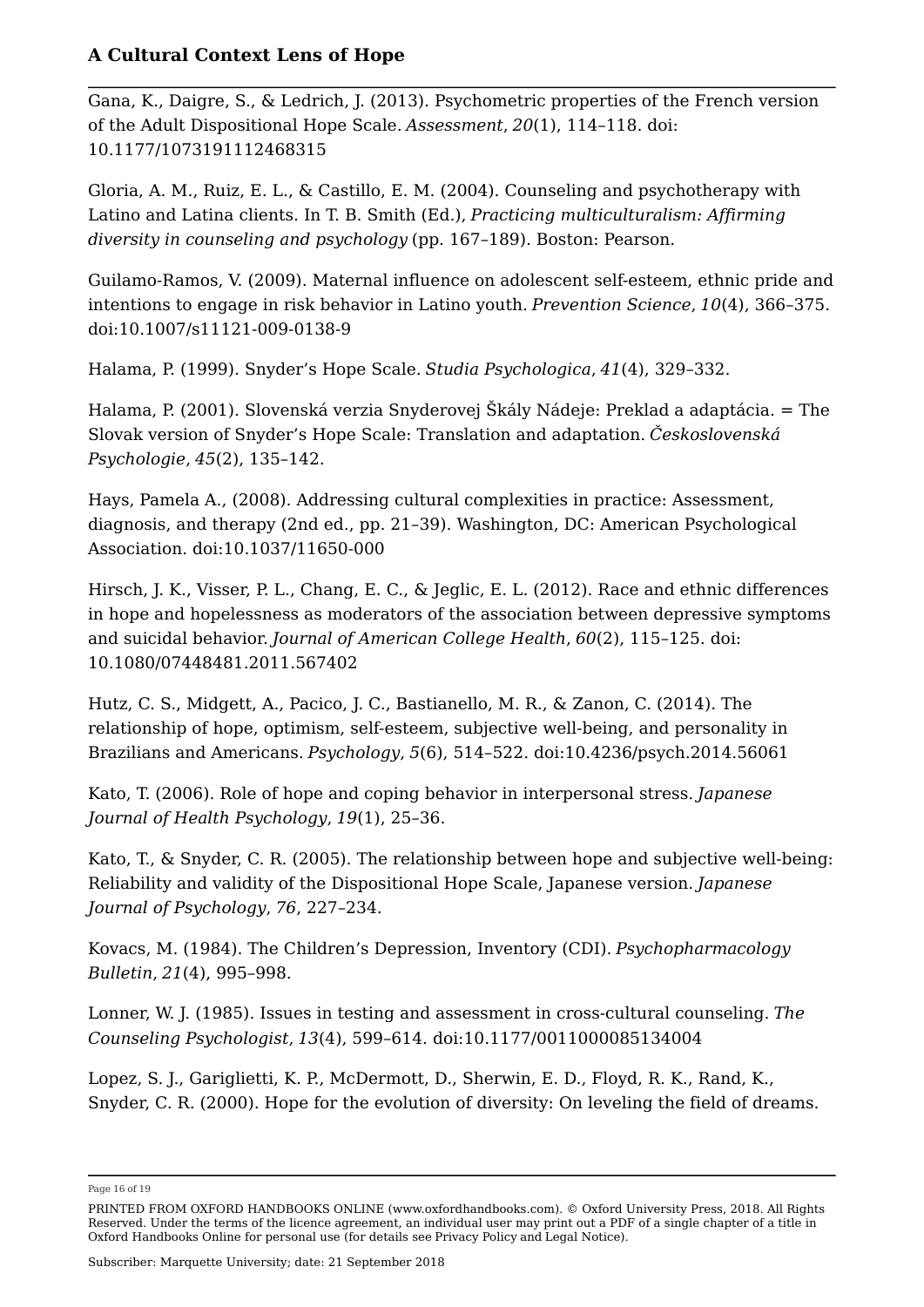In C. R. Snyder (Ed.), *Handbook of hope: Theory, measures and applications* (pp. 223– 244). San Diego, CA: Academic Press.

Lopez, S. J., Synder, C. R., & Pedrotti, J. T. (2003). Hope: Many definitions, many measures. In S. J. Lopez & C. R. Snyder (Eds.), *positive psychological assessment: A handbook of models and measures* (pp. 91–107). Washington, DC: American Psychological Association. doi:10.1037/10612-006

Luo, Y.-C., Huang, L.-L., Lin, Y.-C., & Hwang, K.-K. (2010). The duality of hope: The development and validation of a new scale. *Chinese Journal of Psychology*, *52*(3), 265– 285.

Marques, S. C., Lopez, S. J., Fontaine, A. M., Coimbra, S., & Mitchell, J. (2014). Validation of a Portuguese version of the Snyder Hope Scale in a sample of high school students. *Journal of Psychoeducational Assessment*, *32*(8), 781–786. doi: 10.1177/0734282914540865

Marques, S. C., Pais-Ribeiro, J. L., & Lopez, S. J. (2009). Validation of a Portuguese version of the Children's Hope Scale. *School Psychology International*, *30*(5), 538–551. doi: 10.1177/0143034309107069

McClintock, J. B. (2015). *Hope among resilient African American adolescents*. Unpublished doctoral dissertation. Marquette University, Milwaukee, WI.

Office of the Surgeon General, Center for Mental Health Services, National **(p. 104)** Institute of Mental Health. (2001). *Mental health: Culture, race, and ethnicity: A supplement to mental health: A report of the Surgeon General*. Rockville, MD: Substance Abuse and Mental Health Services Administration. Retrieved from **http:// www.ncbi.nlm.nih.gov/books/NBK44249/**

Pacico, J. C., Bastianello, M. R., Zanon, C., & Hutz, C. S. (2013). Adaptation and validation of the Dispositional Hope Scale for adolescents. *Psicologia: Reflexão e Crítica*, *26*(3), 488– 492. doi:10.1590/S0102-79722013000300008

Piña-Watson, B., Ojeda, L., Castellon, N. E., & Dornhecker, M. (2013). Familismo, ethnic identity, and bicultural stress as predictors of Mexican American adolescents' positive psychological functioning. *Journal of Latina/o Psychology*, *1*(4), 204–217. doi:10.1037/ lat0000006

Rand, K., & Touza, K.K. (in press). Hope theory. In S. J. Lopez,L. M. Edwards, & S. Marques (Eds.), *Handbook of positive psychology* (3rd ed.). New York: Oxford University Press.

Roberts, R. E., Phinney, J. S., Masse, L. C., Chen, Y. R., Roberts, C. R., & Romero, A. (1999). The structure of ethnic identity of young adolescents from diverse ethnocultural

Page 17 of 19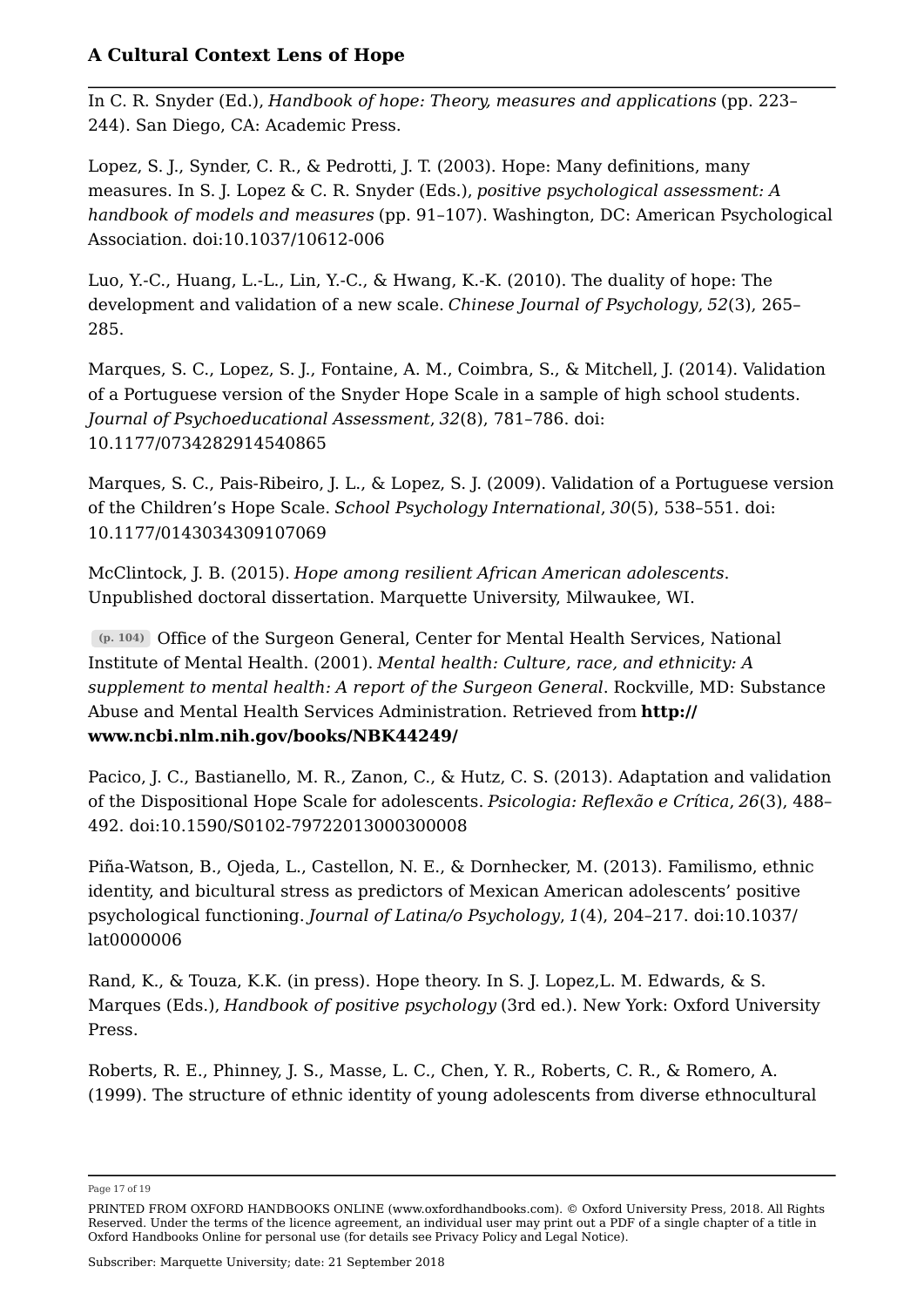groups. *The Journal of Early Adolescence*, *19*, 301–322. doi: 10.1177/0272431699019003001

Roesch, S. C., Duangado, K. M., Vaughn, A. A., Aldridge, A. A., & Villodas, F. (2010). Dispositional hope and the propensity to cope: A daily diary assessment of minority adolescents. *Cultural Diversity and Ethnic Minority Psychology*, *16*(2), 191. doi:10.1037/ a0016114

Roesch, S. C., & Vaughn, A. A. (2006). Evidence for the factorial validity of the Dispositional Hope Scale: Cross-ethnic and cross-gender measurement equivalence. *European Journal of Psychological Assessment*, *22*(2), 78–84. doi: 10.1027/1015-5759.22.2.78. doi:10.1027/1015-5759.22.2.78

Sandage, S. J., Hill, P. C., & Vang, H. C. (2003). Toward a multicultural positive psychology: Indigenous forgiveness and Hmong culture. *The Counseling Psychologist*, *31*(5), 564–591. doi:10.1177/001100000325650

Scheier, M. F., & Carver, C. S. (1985). Optimism, coping, and health: Assessment and implications of generalized outcome expectancies. *Health Psychology*, *4*(3), 219–247. doi: 10.1037/0278-6133.4.3.219

Shadlow, J. O., Boles, R. E., Roberts, M. C., & Winston, L. (2015). Native American children and their reports of hope: Construct validation of the Children's Hope Scale. *Journal of Child and Family Studies*, *24*(6), 1707–1714. doi:10.1007/s10826-014-9974-8

Snyder, C. R. (1994). *The psychology of hope: You can get there from here*. New York: Free Press.

Snyder, C. R. (2002). Hope theory: Rainbows in the mind. *Psychological Inquiry*, *13*(4), 249–275. doi:10.1207/S15327965PLI1304\_01

Snyder, C. R., Harris, C., Anderson, J. R., Holleran, S. A., Irving, L. M., Sigmon, S. T., ... Harney, P. (1991). The will and the ways: Development and validation of an individualdifferences measure of hope. *Journal of Personality and Social Psychology*, *60*(4), 570– 585. doi:10.1037/0022-3514.60.4.570

Snyder, C. R., Hoza, B., Pelham, W. E., Rapoff, M., Ware, L., Danovsky, M., . . . Stahl, K. J. (1997). The development and validation of the Children's Hope Scale. *Journal of Pediatric Psychology*, *22*(3), 399–421. doi:10.1093/jpepsy/22.3.399

Snyder, C. R., Rand, K. L., & Sigmon, D. R. (2002). Hope theory: A member of the positive psychology family. In C. R. Snyder, S. J. Lopez, C. R. Snyder, & S. J. Lopez (Eds.), *Handbook of positive psychology* (pp. 257–276). New York: Oxford University Press.

Steidel, A. G. L., & Contreras, J. M. (2003). A new familism scale for use with Latino populations. *Hispanic Journal of Behavioral Sciences*, *25*(3), 312–330. doi: 10.1177/0739986303256912

Page 18 of 19

PRINTED FROM OXFORD HANDBOOKS ONLINE (www.oxfordhandbooks.com). © Oxford University Press, 2018. All Rights Reserved. Under the terms of the licence agreement, an individual user may print out a PDF of a single chapter of a title in Oxford Handbooks Online for personal use (for details see Privacy Policy and Legal Notice).